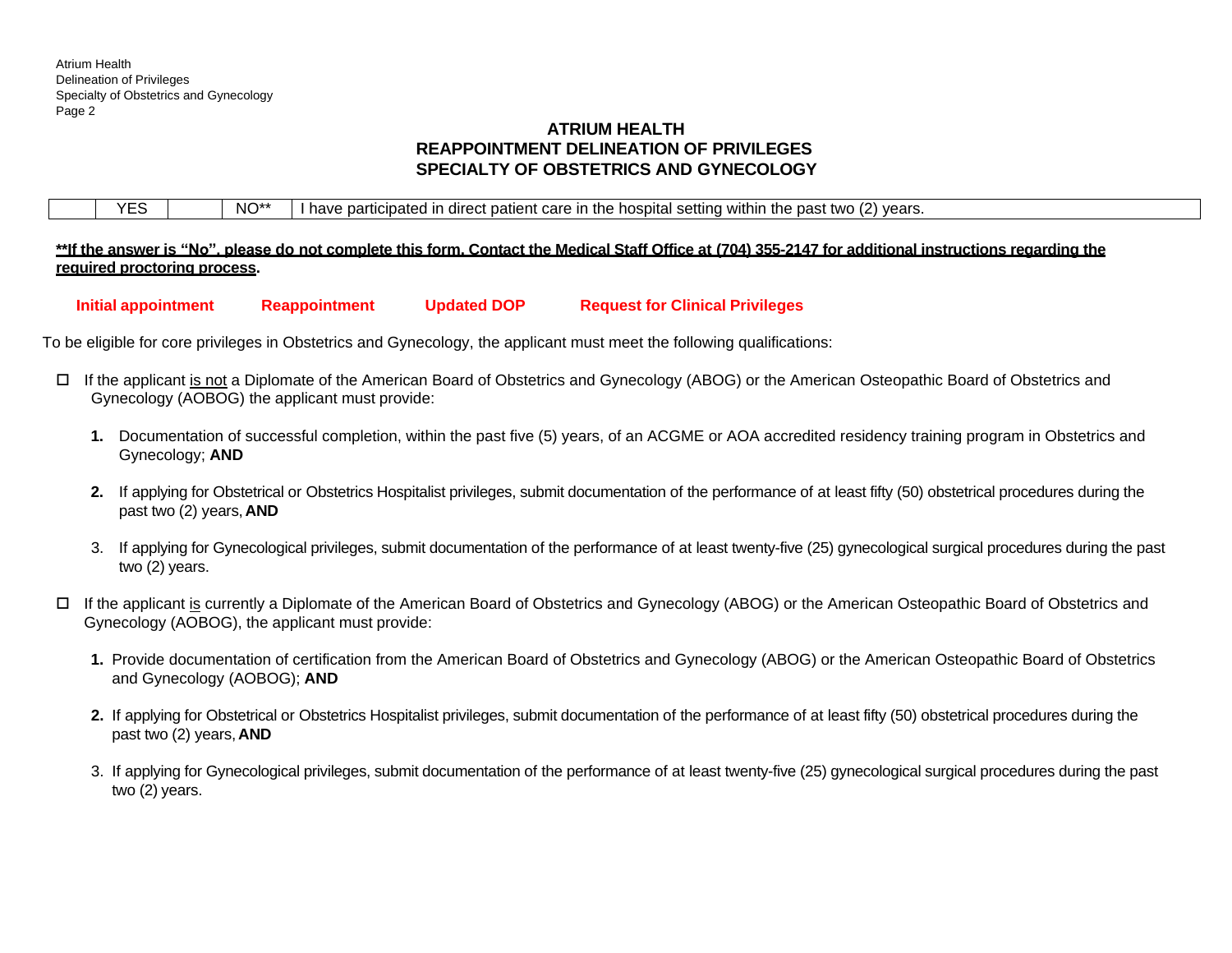NOTE 1: Physicians must apply for "CORE" privileges in order to be eligible for clinical privileges in the specialty of Obstetrics and Gynecology at any facility within Atrium Health.

NOTE 2: "CORE" privileges cannot be amended or altered in any way.

NOTE 3: Please note that the exercise of certain privileges enumerated herein is necessarily limited by the operational, and resource constraints of the facility. All procedures must be performed within a clinical setting with the capabilities and organizational structure required to provide appropriate support.

| <b>CMC</b> | <b>Pineville</b> | <b>University</b><br>City | CR  | Lincoln | <b>Cabarrus</b> | <b>Union</b> | <b>Stanly</b> | Anson | <b>Cleveland</b>                                             |       | <b>OBSTETRICS CORE PRIVILEGES</b>                                                                                                                                                                                                                                                                                                                                                                                                                                                                                                                                                                                                                                                                                                                                                                                                                                                                                                                                                              |
|------------|------------------|---------------------------|-----|---------|-----------------|--------------|---------------|-------|--------------------------------------------------------------|-------|------------------------------------------------------------------------------------------------------------------------------------------------------------------------------------------------------------------------------------------------------------------------------------------------------------------------------------------------------------------------------------------------------------------------------------------------------------------------------------------------------------------------------------------------------------------------------------------------------------------------------------------------------------------------------------------------------------------------------------------------------------------------------------------------------------------------------------------------------------------------------------------------------------------------------------------------------------------------------------------------|
|            |                  |                           | N/A |         |                 |              |               |       |                                                              | COB-1 | Privileges to evaluate, diagnose, treat and provide consultation<br>to female patients presenting in any condition or state of<br>pregnancy, including those with injuries and disorders of the<br>reproductive system. Privileges include, but are not limited to,<br>amniocentesis; amniotomy; induction, augmentation, and<br>management of labor and the puerperium; vaginal deliveries and<br>related procedures; cesarean sections and related procedures,<br>including tubal occlusion for sterilization and cesarean<br>hysterectomy; procedures related to normal and complicated<br>delivery including management of postpartum hemorrhage;<br>resuscitation and intubation of the newborn; newborn<br>circumcision; and management of all high-risk pregnancies,<br>including major medical diseases that are complicating factors in<br>pregnancy, except for those special procedure privileges listed<br>below; use of adjunct energy sources such as lasers and<br>cryosurgery. |
|            |                  |                           |     |         |                 |              |               |       | <b>Maintenance Criteria for Continued Privileges (COB-1)</b> |       | $\tau$ . Desires and other continues there for local of seconds and the later should as a model controller of continuated and controller collection and collection and collection                                                                                                                                                                                                                                                                                                                                                                                                                                                                                                                                                                                                                                                                                                                                                                                                              |

The Physician must submit a minimum of twenty-five (25) cases over the past two (2) years based on acceptable results of ongoing professional practice evaluation and outcomes to reapply for special privileges. This will be reviewed at the time of reappointment. Physicians who would like to continue to hold any special privileges but are unable to document the minimal number will be requested to voluntarily withdraw their request for such privileges and to complete the necessary proctoring forms.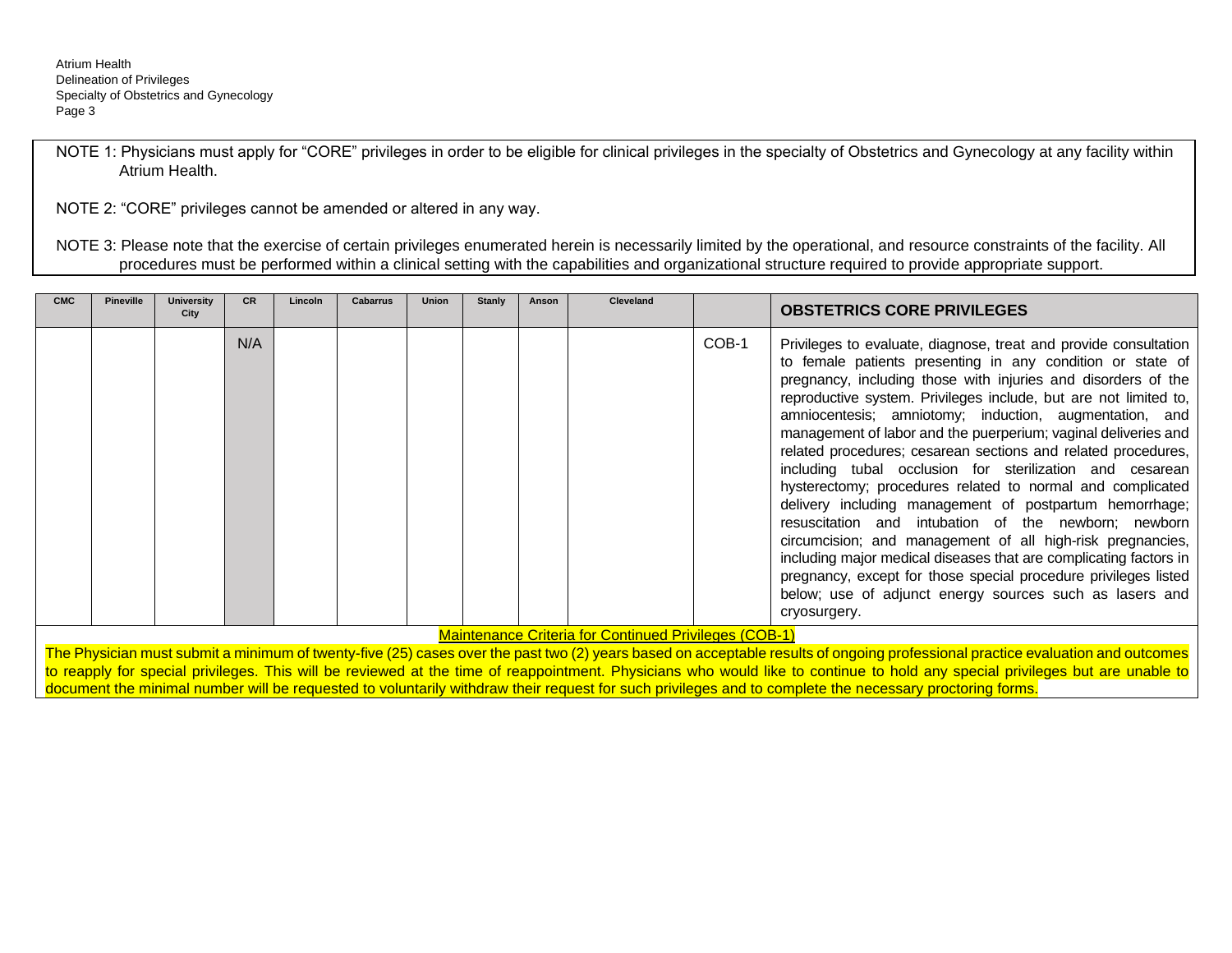Print Name

| <b>CMC</b> | Pineville | <b>University</b><br>City | <b>CR</b> | Lincoln | <b>Cabarrus</b> | <b>Union</b> | <b>Stanly</b> | Anson | Cleveland |        | <b>CORE OBSTETRICS AND GYNECOLOGY PRIVILEGES -</b><br>REHABILITATION HOSPITAL SETTING ONLY                                                                                                                          |
|------------|-----------|---------------------------|-----------|---------|-----------------|--------------|---------------|-------|-----------|--------|---------------------------------------------------------------------------------------------------------------------------------------------------------------------------------------------------------------------|
| N/A        | N/A       | N/A                       |           | N/A     | N/A             | N/A          | N/A           | N/A   | N/A       | COBG-1 | Privileges include evaluation and management, as well as<br>procedures approved for performance within the acute<br>rehabilitation setting, in conjunction with the comprehensive<br>rehabilitation treatment plan. |

**\*SPECIAL PRIVILEGES WITH QUALIFICATIONS AND/OR SPECIFIC CRITERIA - PROVIDE THE NUMBER OF PROCEDURES PERFORMED WITHIN THE PAST TWO YEARS AND FACILITY WHERE THE PROCEDURES WEREPERFORMED.**

## **MATERNAL AND FETAL MEDICINE:**

- **1.** Documentation of successful completion of an ABOG-approved or AOBOG-approved Maternal and Fetal Medicine fellowship program within the past five (5) years; **OR**
- 2. Documentation of subspecialty certification in Maternal and Fetal Medicine by the American Board of Obstetrics and Gynecology or Certification of Special Qualifications (CSQ) in Maternal and FetalMedicine.

| <b>CMC</b> | <b>Pineville</b> | <b>University</b><br>City | <b>CR</b> | Lincoln     | <b>Cabarrus</b> |              | <b>Union</b>  | <b>Stanly</b> | Anson |           | Cleveland                |           | <b>MATERNAL AND FETAL MEDICINE CORE PRIVILEGES</b>                                                                                                                                                                                                                                                                                                                                                                                                                                   |                                             |                                                                  |          |
|------------|------------------|---------------------------|-----------|-------------|-----------------|--------------|---------------|---------------|-------|-----------|--------------------------|-----------|--------------------------------------------------------------------------------------------------------------------------------------------------------------------------------------------------------------------------------------------------------------------------------------------------------------------------------------------------------------------------------------------------------------------------------------------------------------------------------------|---------------------------------------------|------------------------------------------------------------------|----------|
|            |                  |                           | N/A       |             |                 |              |               |               |       |           |                          | COB-2     | Privileges to evaluate, diagnose, provide consultation to and treat<br>patients with medical and surgical complications of pregnancy,<br>such as maternal cardiac, pulmonary, metabolic, infectious, and<br>connective tissue disorders, and fetal malformations, conditions<br>or disease. Privileges include, but are not limited to, maternal and<br>fetal monitoring and invasive fetal testing and therapy; use of<br>adjunct energy sources such as<br>lasers and cryosurgery. |                                             |                                                                  |          |
| <b>CMC</b> | <b>Pineville</b> | <b>University</b><br>City | <b>CR</b> | Linc<br>oln | <b>Cabarrus</b> | <b>Union</b> | <b>Stanly</b> | Anson         |       | Cleveland | <b>SPECIAL PRIVILEGE</b> |           | <b>MATERNAL AND FETAL MEDICINE-</b><br>Must apply for and maintain Maternal and Fetal Medicine                                                                                                                                                                                                                                                                                                                                                                                       | <b>Minimum</b><br><b>Number</b><br>Required | <b>Number</b><br><b>Performed</b><br><b>Within The</b><br>Past 2 | Location |
|            |                  |                           |           |             |                 |              |               |               |       |           | Core Privileges (COB-2)  |           |                                                                                                                                                                                                                                                                                                                                                                                                                                                                                      |                                             | Years                                                            |          |
|            | N/A              | N/A                       | N/A       |             |                 |              |               |               |       |           | $COB-2(a)^*$             | Fetoscopy |                                                                                                                                                                                                                                                                                                                                                                                                                                                                                      | 5                                           |                                                                  |          |
|            | N/A              | N/A                       | N/A       |             |                 |              |               |               |       |           | $COB-2(b)^*$             |           | Fetoscopic Laser<br>Photocoagulation (FLP)                                                                                                                                                                                                                                                                                                                                                                                                                                           | 5                                           |                                                                  |          |
|            | N/A              | N/A                       | N/A       |             |                 |              |               |               |       |           | $COB-2(c)^*$             |           | Needle Based Ablation (NBA)                                                                                                                                                                                                                                                                                                                                                                                                                                                          | 2                                           |                                                                  |          |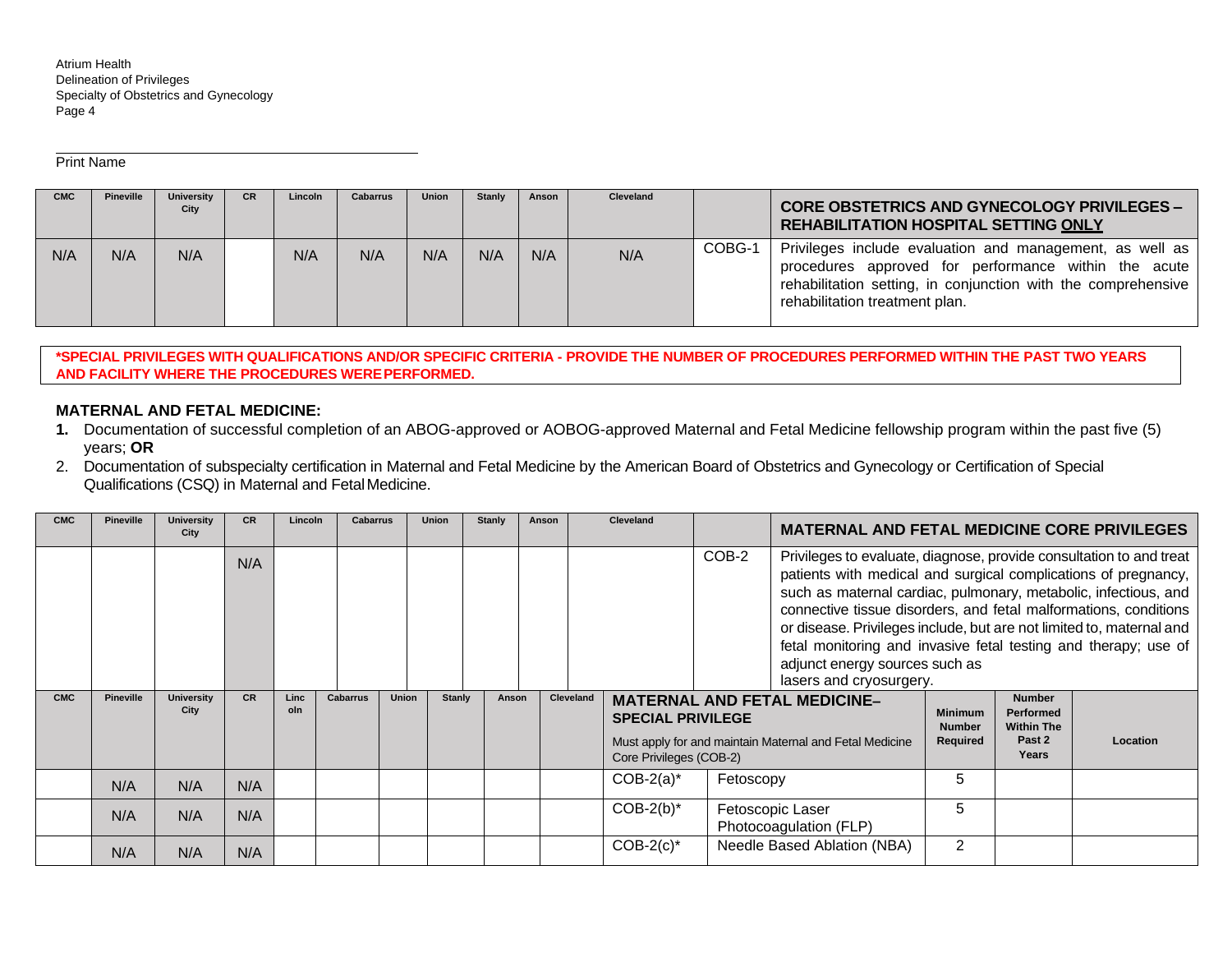Print Name

| <b>CMC</b> | <b>Pineville</b> | <b>University</b><br>City | <b>CR</b> | Lincoln | <b>Cabarrus</b> | <b>Union</b> | <b>Stanly</b> | Anson | Cleveland                                                                                                                                                    |        | <b>GYNECOLOGY CORE OUTPATIENT PRIVILEGES</b><br>Privilege for physicians who are exclusively working in a<br>hospital based clinic.                                                                                                                                                                                                                                                                                                                                                              |
|------------|------------------|---------------------------|-----------|---------|-----------------|--------------|---------------|-------|--------------------------------------------------------------------------------------------------------------------------------------------------------------|--------|--------------------------------------------------------------------------------------------------------------------------------------------------------------------------------------------------------------------------------------------------------------------------------------------------------------------------------------------------------------------------------------------------------------------------------------------------------------------------------------------------|
|            |                  |                           | N/A       |         |                 |              |               |       |                                                                                                                                                              | CGYN-1 | Privileges to provide medical services and participation in<br>teaching activities involving the care of outpatients in the<br>Department of Obstetrics and Gynecology, in hospital based<br>clinics that are on the hospital license when their participation is<br>requested by the respective Chairman of the Department.<br>These privileges shall include management of clinical problems<br>which fall within the purview of Obstetrics and Gynecology<br>including routine prenatal care. |
|            |                  |                           |           |         |                 |              |               |       | <b>Maintenance Criteria for Continued Privileges (CGYN-1)</b><br>encounters. These must be cases that you have managed in the most recent two (2) years; AND |        | 1. Provide documentation from the Practitioners outpatient practice setting to include a minimum of ten (10) representative Outpatient Gynecology Core patient<br>Submission of a Peer Review Evaluation Form completed by one of the Applicant's peers that refers patients to or practices with the Applicant.                                                                                                                                                                                 |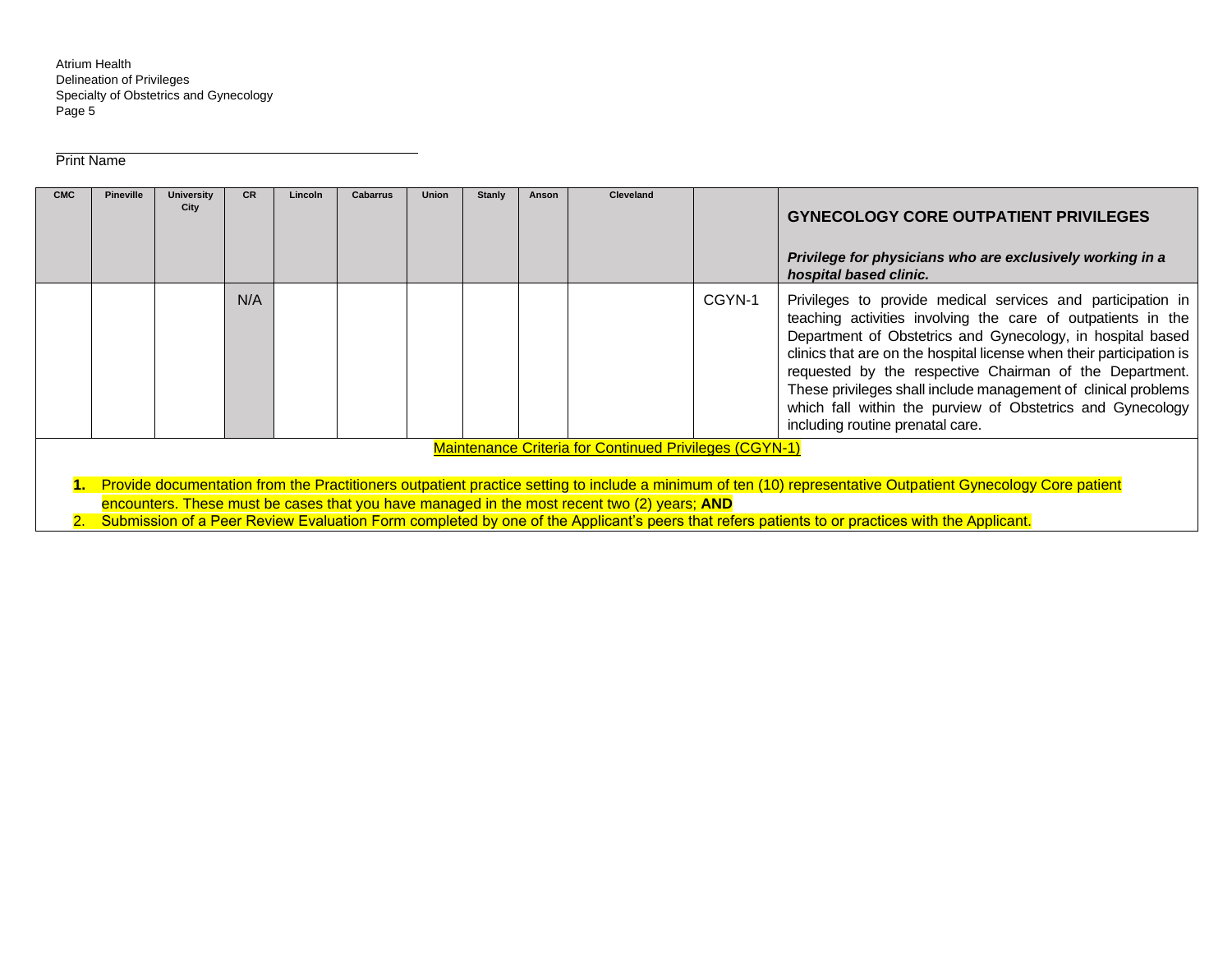Print Name

| <b>CMC</b> | <b>Pineville</b> | <b>University</b><br>City | <b>CR</b> | Lincoln | <b>Cabarrus</b> | <b>Union</b> | <b>Stanly</b> | Anson | <b>Cleveland</b>                                               |        | <b>GYNECOLOGY CORE PRIVILEGES</b>                                                                                                                                                                                                                                                                                                                                                                                                                                                                                                                                                                                                                                                                                                                                                                                                                                                                                                                                                                                                                                                                                                               |
|------------|------------------|---------------------------|-----------|---------|-----------------|--------------|---------------|-------|----------------------------------------------------------------|--------|-------------------------------------------------------------------------------------------------------------------------------------------------------------------------------------------------------------------------------------------------------------------------------------------------------------------------------------------------------------------------------------------------------------------------------------------------------------------------------------------------------------------------------------------------------------------------------------------------------------------------------------------------------------------------------------------------------------------------------------------------------------------------------------------------------------------------------------------------------------------------------------------------------------------------------------------------------------------------------------------------------------------------------------------------------------------------------------------------------------------------------------------------|
|            |                  |                           | N/A       |         |                 |              |               |       |                                                                | CGYN-2 | Privileges to evaluate, diagnose, provide consultation for, and<br>provide pre-operative, intra-operative and post-operative care<br>necessary to treat female patients of all ages presenting with<br>illnesses, injuries, and disorders of, or related to, the<br>gynecological or genitourinary system, and non-surgical<br>treatment of illnesses and injuries of the mammary glands.<br>Privileges include, but are not limited to, treatment of ectopic<br>pregnancy and intrauterine pregnancy and associated<br>complications during the first and second trimester; surgical<br>sterilization; use of adjunct energy sources such as lasers and<br>cryosurgery; diagnostic laparoscopy; tubal occlusion for<br>sterilization; tubal chromotubation; adhesiolysis; destruction of<br>minimum (stage I & II) foci of endometriosis; ovarian biopsy;<br>ovarian puncture; fimbrioplasty, and aspiration of cysts;<br>extensive adhesiolysis; round ligament uterine suspension;<br>treatment for ectopic pregnancy; ovarian cystectomy; salpingo<br>oophorectomy; and treatment of moderate and severe<br>endometriosis (stage III & IV). |
|            |                  |                           |           |         |                 |              |               |       | <b>Maintenance Criteria for Continued Privileges (CGYN-2):</b> |        |                                                                                                                                                                                                                                                                                                                                                                                                                                                                                                                                                                                                                                                                                                                                                                                                                                                                                                                                                                                                                                                                                                                                                 |
|            |                  |                           |           |         |                 |              |               |       |                                                                |        | The Physician must submit a minimum of fifteen (15) cases over the past two (2) years based on acceptable results of ongoing professional practice evaluation and outcomes                                                                                                                                                                                                                                                                                                                                                                                                                                                                                                                                                                                                                                                                                                                                                                                                                                                                                                                                                                      |
|            |                  |                           |           |         |                 |              |               |       |                                                                |        | to reapply for special privileges. This will be reviewed at the time of reappointment. Physicians who would like to continue to hold any special privileges but are unable to                                                                                                                                                                                                                                                                                                                                                                                                                                                                                                                                                                                                                                                                                                                                                                                                                                                                                                                                                                   |
|            |                  |                           |           |         |                 |              |               |       |                                                                |        | document the minimal number will be requested to voluntarily withdraw their request for such privileges and to complete the necessary proctoring forms.                                                                                                                                                                                                                                                                                                                                                                                                                                                                                                                                                                                                                                                                                                                                                                                                                                                                                                                                                                                         |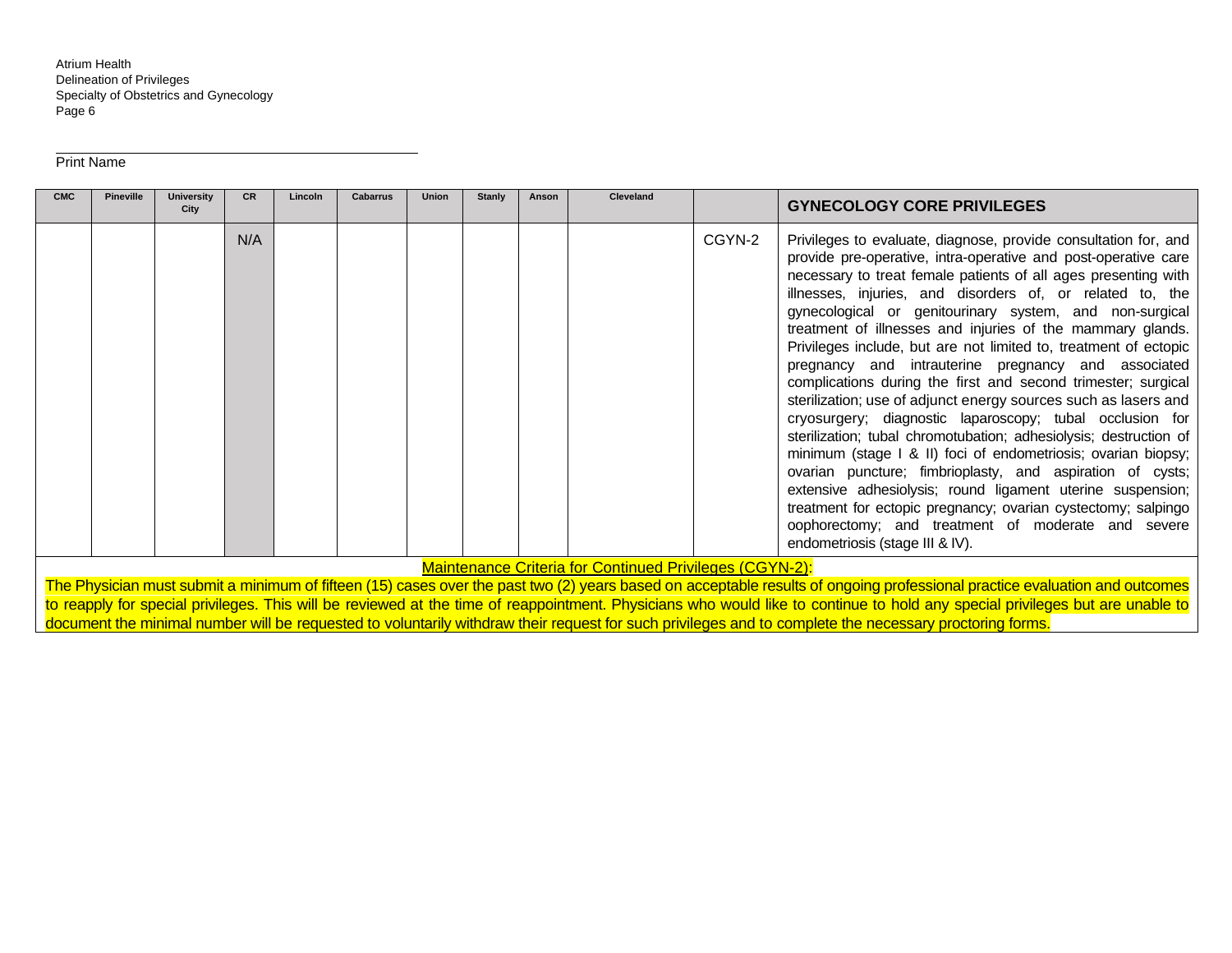Print Name

## **REPRODUCTIVE ENDOCRINOLOGY AND INFERTILITY:**

- **1.** Documentation of successful completion of an ABOG-approved or AOBOG-approved Reproductive Endocrinology and Infertility fellowship program within the past five (5) years; **OR**
- 2. Documentation of subspecialty certification in Reproductive Endocrinology and Infertility by the American Board of Obstetrics and Gynecology or Certification of Special Qualification (CSQ) in Reproductive Endocrinology.

\*\*NOTE: All applicants must provide documentation of previous experience in assisted reproductive technologies such as in vitro fertilization, gamete intrafallopian transfer, or zygote intrafallopian transfer and must present evidence of appropriate training and qualifications to perform procedures associated with assisted reproductive technologies with demonstration of the cognitive and technical skills necessary to perform these procedures.

| <b>CMC</b> | <b>PVL</b> | <b>UNV</b> | <b>CR</b> | <b>LIN</b> | CAB | <b>UNN</b> | <b>STN</b> | <b>ANS</b> | <b>CLE</b> |        | <b>REPRODUCTIVE ENDOCRINOLOGY AND</b><br><b>INFERTILITY CORE PRIVILEGES</b>                                                                                                                                                                                                                                                                                                                                                                             |
|------------|------------|------------|-----------|------------|-----|------------|------------|------------|------------|--------|---------------------------------------------------------------------------------------------------------------------------------------------------------------------------------------------------------------------------------------------------------------------------------------------------------------------------------------------------------------------------------------------------------------------------------------------------------|
|            |            |            | N/A       |            |     |            |            |            |            | CGYN-3 | Privileges to evaluate, diagnosis, treat, and act as consultant<br>for, patients presenting with problems of congenital or acquired<br>gynecologic abnormalities, or of infertility, including all aspects<br>of assisted reproductive technologies. Privileges include, but are<br>not limited to, microsurgical tubal re- anastomosis and tubo-<br>implantation, Mullerian dysgenesis<br>uterine<br>surgeries,<br>perineoplasties and vaginoplasties. |

| <b>CMC</b> | <b>PVL</b> | <b>UNV</b> | <b>CR</b> | LIN | CAB | <b>UNN</b> | <b>STN</b> | <b>ANS</b> | <b>CLE</b> | Infertility Core Privileges (CGYN-3) | <b>REPRODUCTIVE ENDOCRINOLOGY AND</b><br><b>INFERTILITY SPECIAL PRIVILEGES</b><br>Must apply for and maintain Reproductive Endocrinology and | <b>Minimum</b><br><b>Number</b><br>Required | <b>Number</b><br>Performed<br><b>Within The</b><br>Past 2<br>Years | Location |
|------------|------------|------------|-----------|-----|-----|------------|------------|------------|------------|--------------------------------------|----------------------------------------------------------------------------------------------------------------------------------------------|---------------------------------------------|--------------------------------------------------------------------|----------|
|            |            |            | N/A       |     |     |            |            |            |            | $CGYN-3(a)*$                         | Fertiloscopy                                                                                                                                 |                                             |                                                                    |          |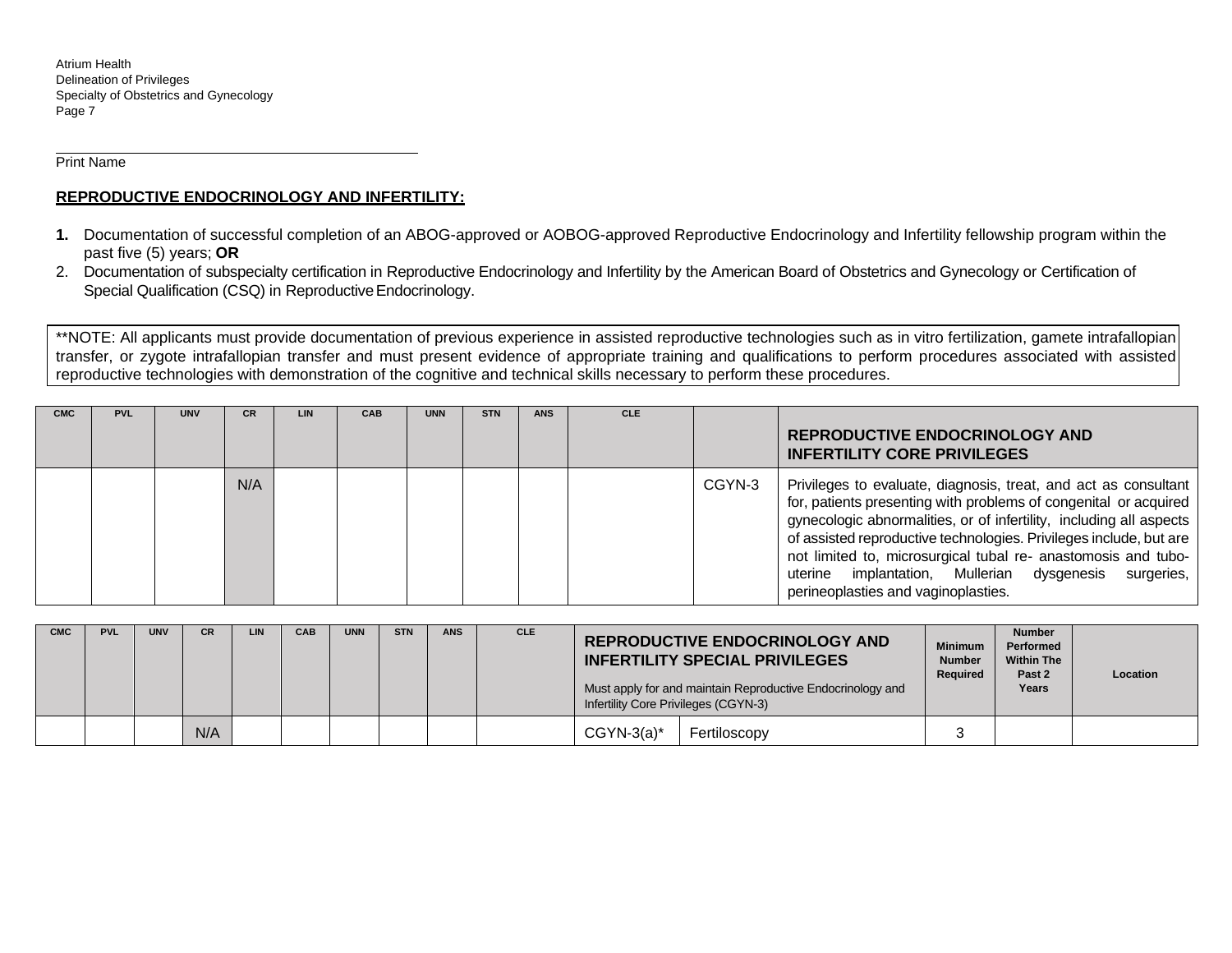Print Name

## **GYNECOLOGIC ONCOLOGY:**

- 1. Documentation of successful completion of an ABOG-approved or an AOBOG-approved Gynecologic Oncology fellowship program within the past five (5) years; **OR**
- 1. Documentation of subspecialty certification in Gynecologic Oncology by the American Board of Obstetrics and Gynecology or Certification of Special Qualification (CSQ) in Gynecologic Oncology.

| <b>CMC</b> | <b>PVL</b> | <b>UNV</b> | <b>CR</b> | <b>LIN</b> | CAB | <b>UNN</b> | <b>STN</b> | <b>ANS</b> | <b>CLE</b> |        | <b>GYNECOLOGIC ONCOLOGY CORE PRIVILEGES</b>                                                                                                                                                                                                                                                                                                                                                                                                                                                                                                                                                                                                                                                                                                                                                                                                                                                                                    |
|------------|------------|------------|-----------|------------|-----|------------|------------|------------|------------|--------|--------------------------------------------------------------------------------------------------------------------------------------------------------------------------------------------------------------------------------------------------------------------------------------------------------------------------------------------------------------------------------------------------------------------------------------------------------------------------------------------------------------------------------------------------------------------------------------------------------------------------------------------------------------------------------------------------------------------------------------------------------------------------------------------------------------------------------------------------------------------------------------------------------------------------------|
|            |            |            | N/A       |            |     |            |            |            |            | CGYN-4 | Privileges to evaluate, diagnose, consult and provide surgical<br>and therapeutic treatment to women with malignant disease,<br>including carcinomas of the cervix, ovary and fallopian tubes,<br>uterus, vulva and vagina. Also included within this core set of<br>privileges are rigid sigmoidoscopy, chemotherapy, minimally<br>invasive or open procedures including total, subtotal,<br>supracervical, laparoscopic assisted vaginal abdominal, or<br>radical hysterectomy, diagnostic or operative hysteroscopy,<br>radical abdominopelvic procedures including tumor reductive<br>surgery, vulvectomy, and staging, by lymphadenectomy,<br>lymphatic mapping, pelvic exenteration and the performance of<br>separate or concomitant procedures on the bowel, urethra,<br>ureters, and bladder as indicated, including but not limited to<br>cystoscopy, ileostomy, colostomy, and vaginal or vulvar<br>reconstruction. |

## **FEMALE PELVIC MEDICINE AND RECONSTRUCTIVE SURGERY (UROGYNECOLOGY):**

- 1. Documentation of successful completion, within the past five (5) years, of an ACGME or AOA accredited residency training program in Obstetrics and Gynecology; **OR**
- **1.** Documentation of current status as Diplomate of the American Board of Obstetrics and Gynecology or the American Osteopathic Board of Obstetrics and Gynecology; **AND**
- **2.** Documentation of successful completion of either a two (2) year or a three (3) year fellowship program in Female Pelvic Medicine and Reconstructive Surgery or in Female Urology; **AND**
- 3. Documentation of the performance of at least twenty-five (25) female pelvic medicine *a*nd reconstructive surgical procedures during the past two (2) years.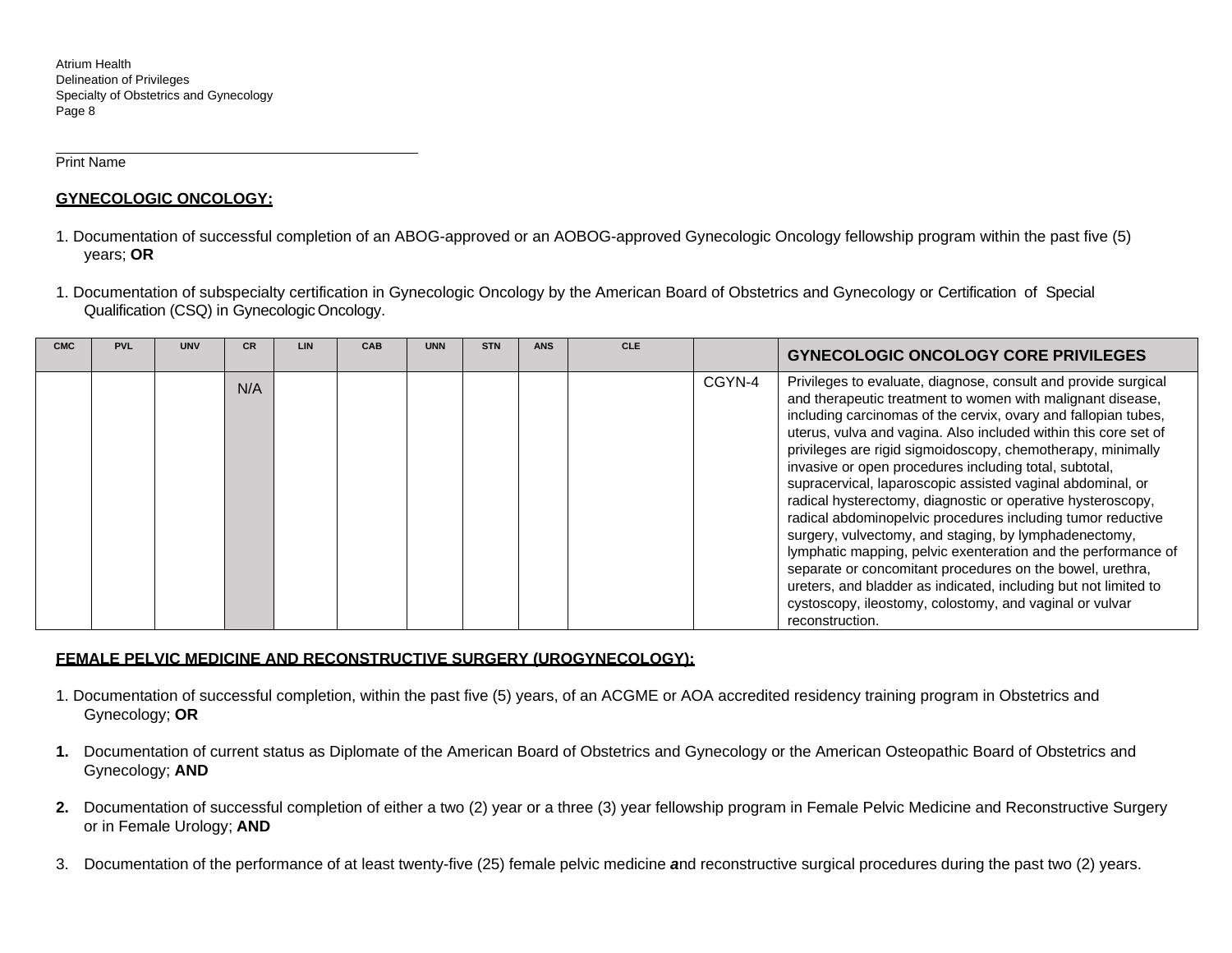Print Name

| <b>CMC</b> | <b>PVL</b> |            | <b>UNV</b> | <b>CR</b> | LIN | CAB        |            | <b>UNN</b> | <b>STN</b> | <b>ANS</b> | <b>CLE</b>                                                                                                                                                                                                                                                                                                                                                           |                                                                             | <b>FEMALE PELVIC MEDICINE AND RECONSTRUCTIVE</b><br>SURGERY (UROGYNECOLOGY) CORE PRIVILEGES                                                                                                                                                                                                                                                                                                                                                                                                                                                                                                                                                                                                                                                                                                                                                                                                                                                                                                                                                                                                                                                             |   |  |  |  |
|------------|------------|------------|------------|-----------|-----|------------|------------|------------|------------|------------|----------------------------------------------------------------------------------------------------------------------------------------------------------------------------------------------------------------------------------------------------------------------------------------------------------------------------------------------------------------------|-----------------------------------------------------------------------------|---------------------------------------------------------------------------------------------------------------------------------------------------------------------------------------------------------------------------------------------------------------------------------------------------------------------------------------------------------------------------------------------------------------------------------------------------------------------------------------------------------------------------------------------------------------------------------------------------------------------------------------------------------------------------------------------------------------------------------------------------------------------------------------------------------------------------------------------------------------------------------------------------------------------------------------------------------------------------------------------------------------------------------------------------------------------------------------------------------------------------------------------------------|---|--|--|--|
|            |            |            |            | N/A       |     |            |            |            |            |            |                                                                                                                                                                                                                                                                                                                                                                      | CGYN-5                                                                      | Privileges to evaluate, diagnose, treat and provide consultation<br>and pre, intra and postoperative care and medical management<br>for the care of women with pelvic floor disorders. Specialized<br>procedures and reconstructive operations of the<br>female pelvis for the treatment of urinary or fecal dysfunction.                                                                                                                                                                                                                                                                                                                                                                                                                                                                                                                                                                                                                                                                                                                                                                                                                               |   |  |  |  |
|            |            |            |            |           |     |            |            |            |            |            | resection of bladder or urethro-vesical diverticulum; resection/fulguration of urethro-vesical lesions.                                                                                                                                                                                                                                                              |                                                                             | NOTE: Privileges include but are limited to, diagnostic and treatment modalities include multi-channel urodynamic testing, endoanal ultrasound, bladder instillation therapies, diagnostic<br>and operative cystoscopy, ureteral stent placement, transurethral injection of bulk-enhancing agents, use of grafts for reconstructive procedures, specialized endoscopic operations<br>(such as sacral colpopexy), placement of sacral neuromodulators under fluoroscopic guidance, neovaginal reconstruction; cystometrics; anal manometry; EMG; vaginal graft use for<br>support (synthetic, xenografts and cadaveric); urinary incontinence procedures; fecal incontinence procedures; rectal prolapse/rectopexy; vesicovaginal; rectovaginal uterovesical<br>fistula; omental flaps grafts; martius grafts; exploration of retroperitoneum; reconstruction procedures on external female genitalia requiring prosthetic implants or foreign material;<br>urinary bladder surgery for benign disease, including partial resection and removal of foreign bodies; urethral suspension procedures; urethrolysis; fascia lata; rectus fascia harvesting; |   |  |  |  |
| <b>CMC</b> | <b>PVL</b> | <b>UNV</b> | <b>CR</b>  | LIN.      | CAB | <b>UNN</b> | <b>STN</b> | <b>ANS</b> |            | <b>CLE</b> | <b>Number</b><br><b>FEMALE PELVIC MEDICINE AND</b><br><b>Performed</b><br><b>Minimum</b><br><b>RECONSTRUCTIVE SURGERY</b><br><b>Number</b><br><b>Within The</b><br>(UROGYNECOLOGY) SPECIAL PRIVILEGES<br>Past 2<br><b>Required</b><br>Location<br>Years<br>Must apply for and maintain Female Pelvic Medicine and<br>Reconstructive Surgery Core Privileges (CGYN-5) |                                                                             |                                                                                                                                                                                                                                                                                                                                                                                                                                                                                                                                                                                                                                                                                                                                                                                                                                                                                                                                                                                                                                                                                                                                                         |   |  |  |  |
|            |            |            | N/A        |           |     |            |            |            |            |            | $CGYN-5(a)^*$                                                                                                                                                                                                                                                                                                                                                        | <b>Ureteral Reimplant</b>                                                   |                                                                                                                                                                                                                                                                                                                                                                                                                                                                                                                                                                                                                                                                                                                                                                                                                                                                                                                                                                                                                                                                                                                                                         | 5 |  |  |  |
|            |            |            | N/A        |           |     |            |            |            |            |            | $CGYN-5(b)^*$                                                                                                                                                                                                                                                                                                                                                        |                                                                             | <b>Urinary Diversion Procedures</b>                                                                                                                                                                                                                                                                                                                                                                                                                                                                                                                                                                                                                                                                                                                                                                                                                                                                                                                                                                                                                                                                                                                     | 5 |  |  |  |
|            |            |            | N/A        |           |     |            |            |            |            |            | $CGYN-5(c)^*$                                                                                                                                                                                                                                                                                                                                                        | Colostomy                                                                   |                                                                                                                                                                                                                                                                                                                                                                                                                                                                                                                                                                                                                                                                                                                                                                                                                                                                                                                                                                                                                                                                                                                                                         | 5 |  |  |  |
|            |            |            | N/A        |           |     |            |            |            |            |            | $CGYN-5(d)^*$                                                                                                                                                                                                                                                                                                                                                        |                                                                             | <b>Female Sphincter Prothesis</b>                                                                                                                                                                                                                                                                                                                                                                                                                                                                                                                                                                                                                                                                                                                                                                                                                                                                                                                                                                                                                                                                                                                       | 5 |  |  |  |
|            |            |            | N/A        |           |     |            |            |            |            |            | $CGYN-5(e)^*$                                                                                                                                                                                                                                                                                                                                                        | <b>Artificial Anal Sphincter</b>                                            |                                                                                                                                                                                                                                                                                                                                                                                                                                                                                                                                                                                                                                                                                                                                                                                                                                                                                                                                                                                                                                                                                                                                                         | 5 |  |  |  |
|            |            |            | N/A        |           |     |            |            |            |            |            | $CGYN-5(f)^*$                                                                                                                                                                                                                                                                                                                                                        | Interstim Therapy (sacral<br>neuromodulation therapy)                       |                                                                                                                                                                                                                                                                                                                                                                                                                                                                                                                                                                                                                                                                                                                                                                                                                                                                                                                                                                                                                                                                                                                                                         | 5 |  |  |  |
|            | N/A        | N/A        | N/A        | N/A       | N/A | N/A        | N/A        | N/A        |            | N/A        | $CGYN-5(g)^*$                                                                                                                                                                                                                                                                                                                                                        | Gender affirming surgery:<br>transgender male to female<br>gender dysphoria | vaginoplasty for the treatment of                                                                                                                                                                                                                                                                                                                                                                                                                                                                                                                                                                                                                                                                                                                                                                                                                                                                                                                                                                                                                                                                                                                       | 5 |  |  |  |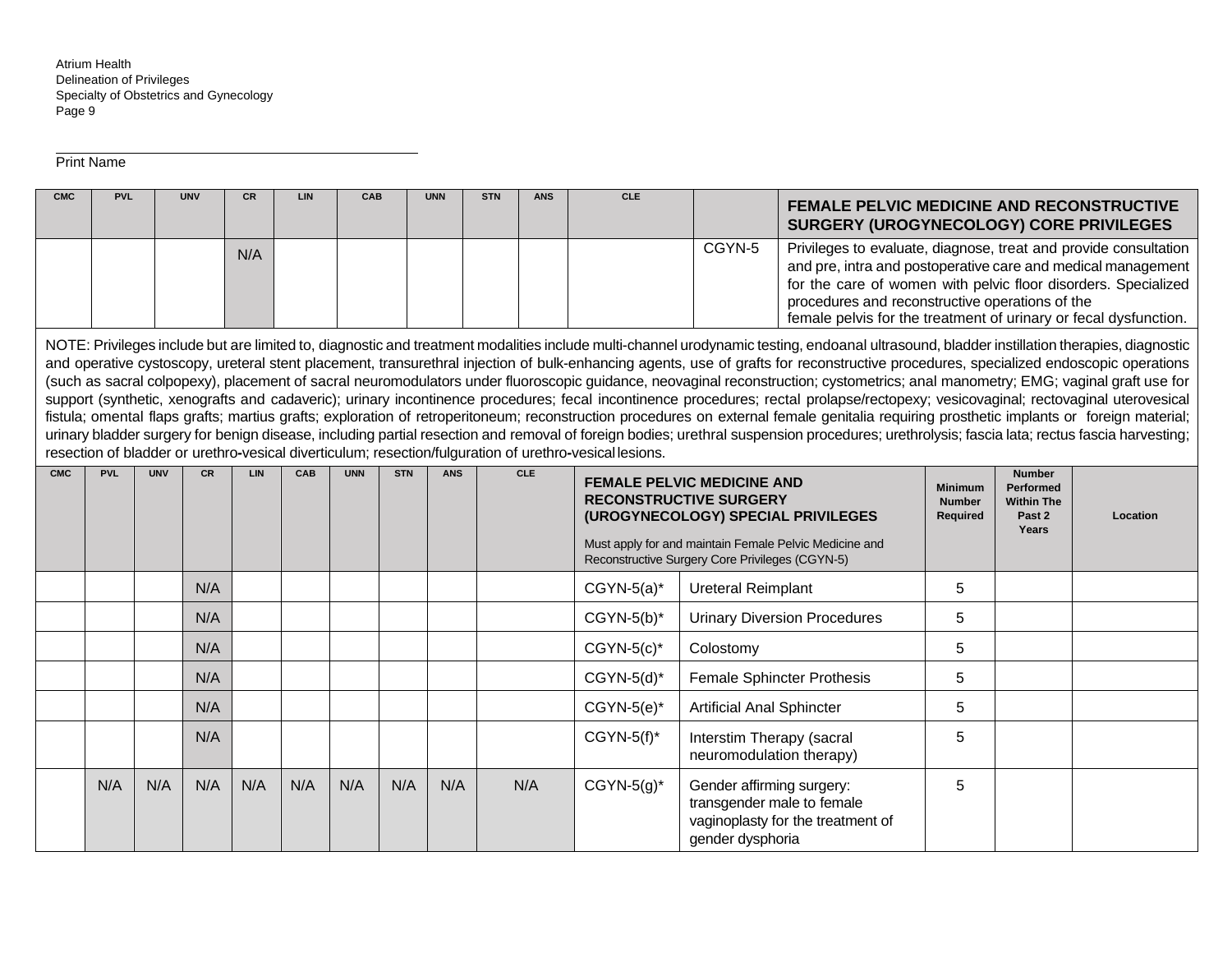Print Name

## **\* SPECIAL PRIVILEGES WITH QUALIFICATIONS AND/OR SPECIFIC CRITERIA - PROVIDE THE NUMBER OF PROCEDURES PERFORMED WITHIN THE PAST TWO YEARS AND FACILITY WHERE THE PROCEDURES WERE PERFORMED.**

| <b>CMC</b> | <b>PVL</b> | <b>UNV</b> | <b>CR</b> | LIN        | CAB | <b>UNN</b> | <b>STN</b> | <b>ANS</b> | <b>CLE</b> |                                                                                                                                         | <b>GYNECOLOGY SPECIAL PRIVILEGES</b><br>Must apply for and maintain Core Privileges                       | <b>Minimum</b><br><b>Number</b><br>Required                        | <b>Number</b><br>Performed<br><b>Within The</b><br>Past 2<br>Years | Location |
|------------|------------|------------|-----------|------------|-----|------------|------------|------------|------------|-----------------------------------------------------------------------------------------------------------------------------------------|-----------------------------------------------------------------------------------------------------------|--------------------------------------------------------------------|--------------------------------------------------------------------|----------|
|            |            |            | N/A       |            |     |            |            |            |            | CGYN-6*                                                                                                                                 | Tubal reconstruction                                                                                      | 5                                                                  |                                                                    |          |
|            |            |            | N/A       |            |     |            |            |            |            | CGYN-7*                                                                                                                                 | Vaginal or pelvic reconstructive or<br>support procedures                                                 | 5                                                                  |                                                                    |          |
|            |            |            | N/A       |            |     |            |            |            |            | CGYN-8*<br>Urinary incontinence procedures,<br>including pubo-vesical sling                                                             |                                                                                                           | 5                                                                  |                                                                    |          |
|            |            |            | N/A       |            |     |            |            |            |            | CGYN-9*<br>Incidental Appendectomy                                                                                                      |                                                                                                           | 3                                                                  |                                                                    |          |
| <b>CMC</b> | <b>PVL</b> | <b>UNV</b> | <b>CR</b> | LIN        | CAB | <b>UNN</b> | <b>STN</b> | <b>ANS</b> | <b>CLE</b> | <b>HYSTEROSCOPY SPECIAL PRIVILEGES</b><br>Must apply for and maintain Core Privileges                                                   | <b>Minimum</b><br><b>Number</b><br>Required                                                               | <b>Number</b><br>Performed<br><b>Within The</b><br>Past 2<br>Years | Location                                                           |          |
|            |            |            | N/A       |            |     |            |            |            |            | $CGYN-10*$                                                                                                                              | Hysteroscopy - Diagnostic                                                                                 | 10                                                                 |                                                                    |          |
|            |            |            |           |            |     |            |            |            |            |                                                                                                                                         | Diagnostic privilege<br>is<br>not<br>required when you apply for and<br>maintain the Operative privilege. |                                                                    |                                                                    |          |
|            |            |            | N/A       |            |     |            |            |            |            | CGYN-11*                                                                                                                                | Hysteroscopy - Operative                                                                                  | 10                                                                 |                                                                    |          |
| <b>CMC</b> | <b>PVL</b> | <b>UNV</b> | <b>CR</b> | <b>LIN</b> | CAB | <b>UNN</b> | <b>STN</b> | <b>ANS</b> | <b>CLE</b> | <b>CYSTOSCOPY AND URETHROSCOPY</b><br>Must apply for and maintain Core Privileges                                                       |                                                                                                           | <b>Minimum</b><br><b>Number</b><br>Required                        | <b>Number</b><br>Performed<br><b>Within The</b><br>Past 2<br>Years | Location |
|            |            |            | N/A       |            |     |            |            |            |            | CGYN-12*<br>Diagnostic intra-/post-operative<br>inspection of the bladder or urethral<br>injury (for review and approval by<br>Urology) |                                                                                                           | 3                                                                  |                                                                    |          |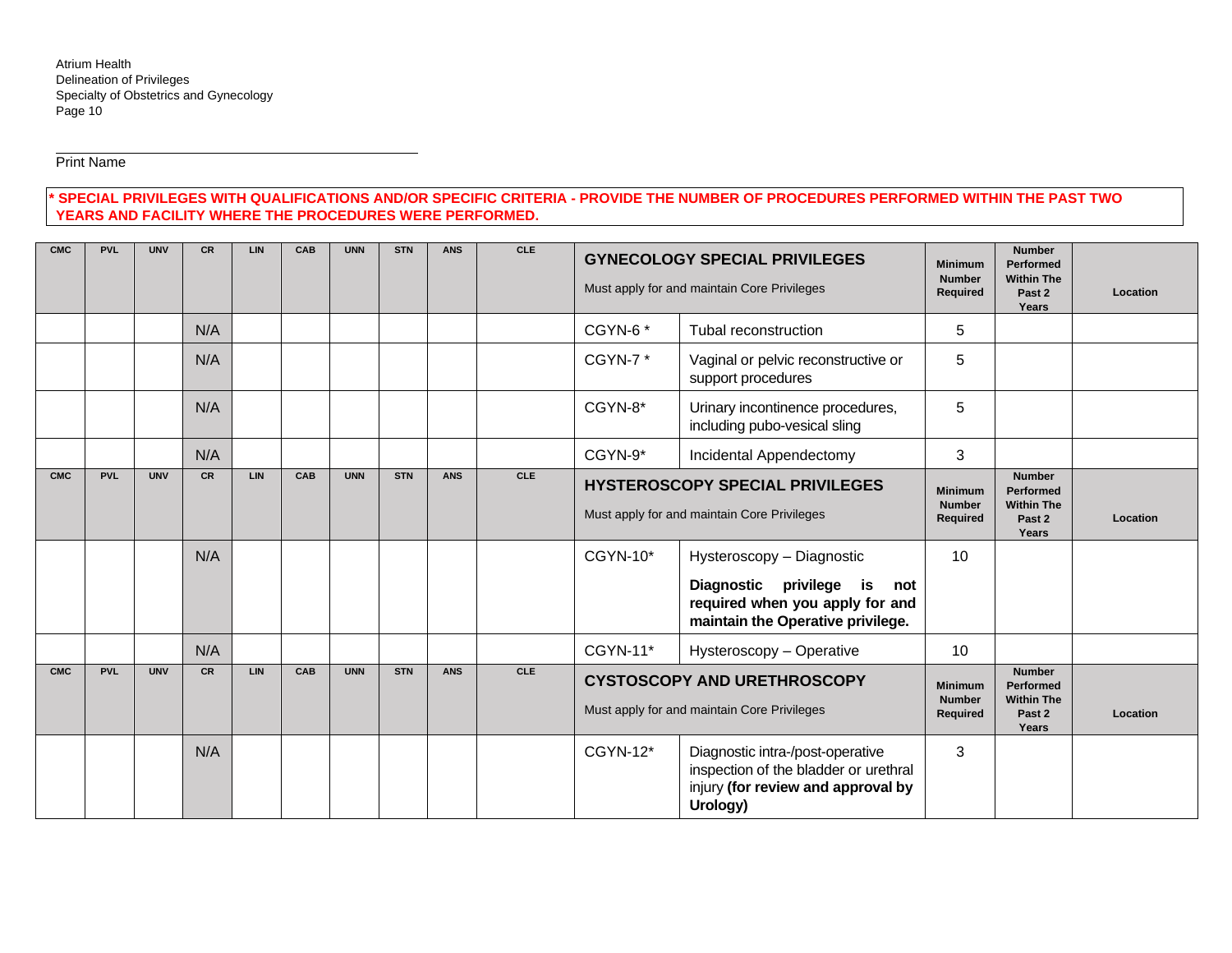# Print Name

| <b>CMC</b> | <b>PVL</b> | <b>UNV</b> | <b>CR</b> | LIN        | <b>CAB</b> | <b>UNN</b> | <b>STN</b> | <b>ANS</b> | <b>CLE</b> |                                                                            | <b>DA VINCI SURGICAL ROBOT</b><br>Must apply for and maintain Core Privileges    | <b>Minimum</b><br><b>Number</b><br>Required | <b>Number</b><br><b>Performed</b><br><b>Within The</b><br>Past 2<br>Years | Location |
|------------|------------|------------|-----------|------------|------------|------------|------------|------------|------------|----------------------------------------------------------------------------|----------------------------------------------------------------------------------|---------------------------------------------|---------------------------------------------------------------------------|----------|
|            |            |            | N/A       |            |            |            | N/A        | N/A        |            | CGYN-13*                                                                   | da Vinci Surgical Robot                                                          | See<br>Criteria                             |                                                                           |          |
| <b>CMC</b> | <b>PVL</b> | <b>UNV</b> | <b>CR</b> | <b>LIN</b> | CAB        | <b>UNN</b> | <b>STN</b> | <b>ANS</b> | CLE        |                                                                            | <b>TRANSLAPAROSCOPIC ABLATION</b><br>Must apply for and maintain Core Privileges | <b>Minimum</b><br><b>Number</b><br>Required | <b>Number</b><br><b>Performed</b><br><b>Within The</b><br>Past 2<br>Years | Location |
| N/A        | N/A        |            | N/A       |            |            |            |            |            |            | CGYN-14*                                                                   | <b>Uterine Myomas</b>                                                            | 3                                           |                                                                           |          |
| <b>CMC</b> | <b>PVL</b> | <b>UNV</b> | <b>CR</b> | <b>LIN</b> | <b>CAB</b> | <b>UNN</b> | <b>STN</b> | <b>ANS</b> | <b>CLE</b> | <b>ADVANCED LAPAROSCOPY</b><br>Must apply for and maintain Core Privileges |                                                                                  | <b>Minimum</b><br><b>Number</b><br>Required | <b>Number</b><br>Performed<br><b>Within The</b><br>Past 2<br>Years        | Location |
|            |            |            |           |            |            |            |            |            |            | <b>CGYN-17*</b>                                                            | Advanced Laparoscopy                                                             |                                             |                                                                           |          |
|            |            |            | N/A       |            |            |            |            |            |            | $CGYN-17(a)^*$                                                             | Myomectomy                                                                       | 5                                           |                                                                           |          |
|            |            |            | N/A       |            |            |            |            |            |            | CGYN-17(b)*                                                                | Retropubic cystourethropexy                                                      | 5                                           |                                                                           |          |
|            |            |            | N/A       |            |            |            |            |            |            | $CGYN-17(c)^*$                                                             | Assisted vaginal hysterectomy                                                    | 5                                           |                                                                           |          |
|            |            |            | N/A       |            |            |            |            |            |            | CGYN-17(d)*                                                                | Laparoscopy with intra-abdominal<br>laser                                        | 5                                           |                                                                           |          |
|            |            |            | N/A       |            |            |            |            |            |            | CGYN-17(e)*                                                                | Uterosacral nerve ablation                                                       | 5                                           |                                                                           |          |
|            |            |            |           |            |            |            |            |            |            | Hysterectomy                                                               |                                                                                  |                                             |                                                                           |          |
|            |            |            | N/A       |            |            |            |            |            |            | CGYN-17(f)*                                                                | Laparoscopic Total Hysterectomy                                                  | 5                                           |                                                                           |          |
|            |            |            | N/A       |            |            |            |            |            |            | CGYN-17(g)*                                                                | Laparoscopic Supracervical<br>Hysterectomy                                       | 5                                           |                                                                           |          |
|            |            |            | N/A       |            |            |            |            |            |            | CGYN-17(h)*                                                                | Sacral Colpopexy                                                                 | 3                                           |                                                                           |          |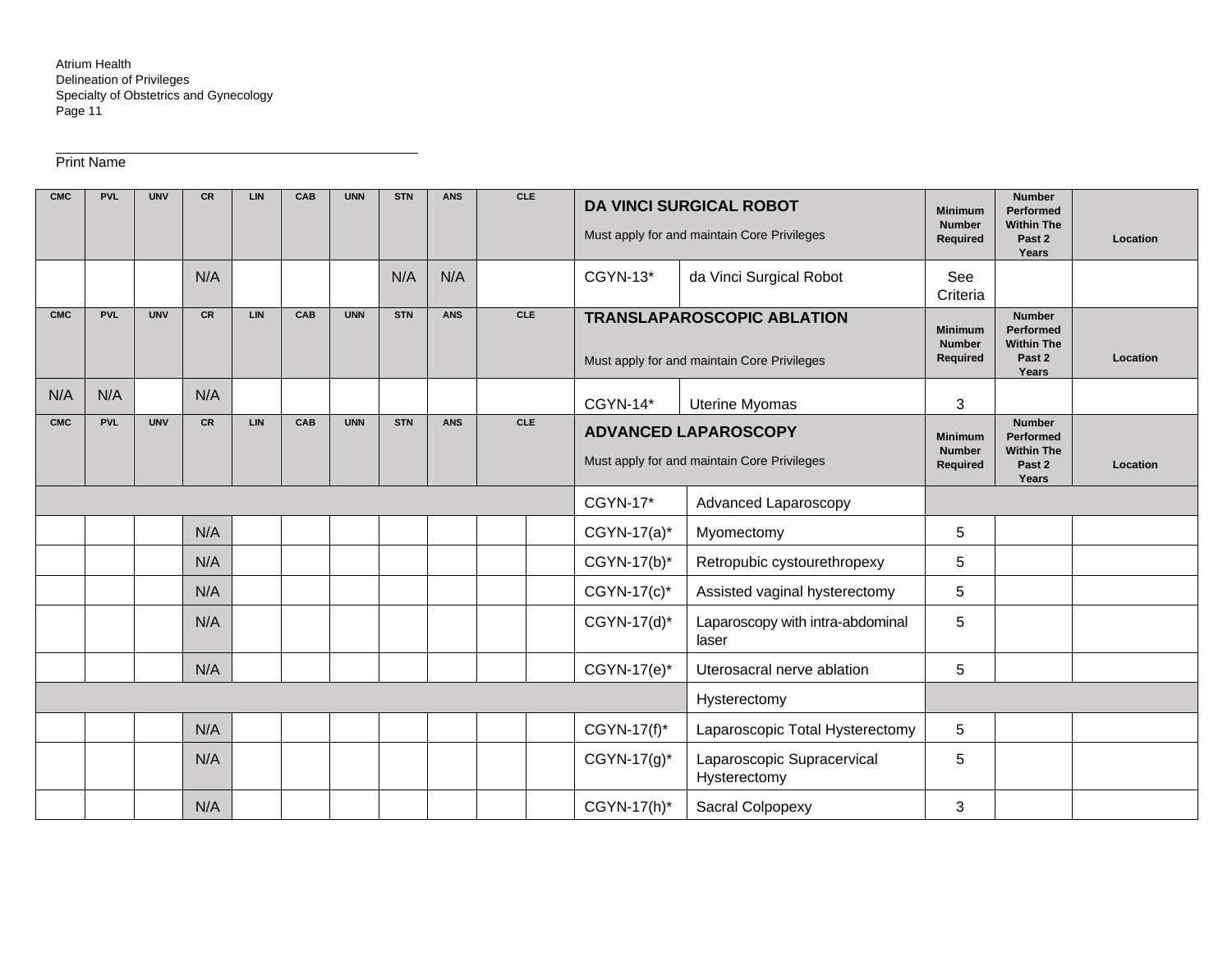Print Name

| <b>CMC</b>                                                                                                                                                                                                                             | <b>PVL</b> | <b>UNV</b> | <b>CR</b> | <b>LIN</b> | CAB | <b>UNN</b> | <b>STN</b> | <b>ANS</b> | <b>CLE</b> |        | <b>OBSTETRICS HOSPITALIST CORE PRIVILEGES</b>                                                                                                                                                                                                                                                                                                                                                                                                                                                                                                                                                                                                                                                                                                                                                                                                                                                                                                                                                                                      |
|----------------------------------------------------------------------------------------------------------------------------------------------------------------------------------------------------------------------------------------|------------|------------|-----------|------------|-----|------------|------------|------------|------------|--------|------------------------------------------------------------------------------------------------------------------------------------------------------------------------------------------------------------------------------------------------------------------------------------------------------------------------------------------------------------------------------------------------------------------------------------------------------------------------------------------------------------------------------------------------------------------------------------------------------------------------------------------------------------------------------------------------------------------------------------------------------------------------------------------------------------------------------------------------------------------------------------------------------------------------------------------------------------------------------------------------------------------------------------|
|                                                                                                                                                                                                                                        |            |            |           |            |     |            |            |            |            |        | Privilege for physicians who are exclusively contracted as an<br><b>OB hospitalist.</b>                                                                                                                                                                                                                                                                                                                                                                                                                                                                                                                                                                                                                                                                                                                                                                                                                                                                                                                                            |
|                                                                                                                                                                                                                                        |            |            | N/A       |            |     |            |            |            |            | COBG-2 | Privileges to evaluate, diagnose, treat and provide consultation<br>to female patients presenting in any obstetric or gynecological<br>disorders or injuries. Privileges include, but are not limited to,<br>amniocentesis; amniotomy; induction, augmentation, and<br>management of labor and the puerperium; vaginal deliveries and<br>related procedures; cesarean sections and related procedures,<br>including tubal occlusion for sterilization and cesarean<br>hysterectomy; procedures related to normal and complicated<br>delivery including management of postpartum hemorrhage;<br>resuscitation and intubation of the newborn; newborn<br>circumcision; and management of all high-risk pregnancies,<br>including major medical diseases that are complicating factors in<br>pregnancy, except for those special procedure privileges listed<br>below; use of adjunct energy sources such as lasers and<br>cryosurgery; diagnostic laparoscopy; tubal occlusion for<br>sterilization; treatment of ectopic pregnancy. |
| <b>Maintenance Criteria for Continued Privileges (COBG-2)</b><br>The Physician must submit a minimum of twenty-five (25) cases over the past two (2) years based on acceptable results of opgoing professional practice evaluation and |            |            |           |            |     |            |            |            |            |        |                                                                                                                                                                                                                                                                                                                                                                                                                                                                                                                                                                                                                                                                                                                                                                                                                                                                                                                                                                                                                                    |

The Physician must submit a minimum of twenty-five (25) cases over the past two (2) years based on acceptable results of ongoing professional practice evaluation and outcomes to reapply for special privileges. This will be reviewed at the time of reappointment. Physicians who would like to continue to hold any special privileges but are unable to document the minimal number will be requested to voluntarily withdraw their request for such privileges and to complete the necessary proctoring forms.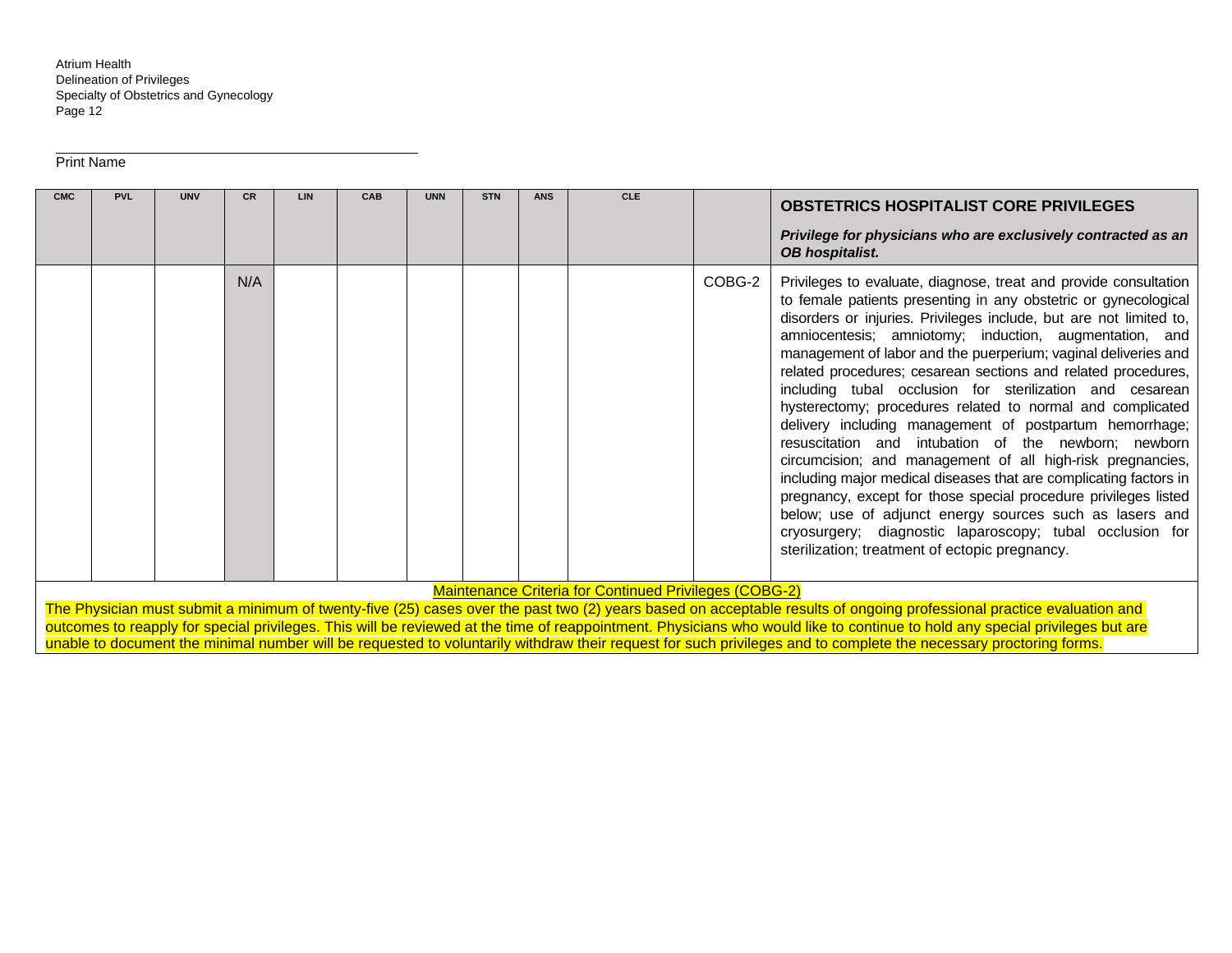# PRIVILEGES REQUESTED BY:

I have requested only those privileges for which my education, training, current experience, and demonstrated performance I am qualified to perform, and that I wish to exercise at Atrium Health and;

I understand that:

- (a) In exercising any clinical privileges granted, I am constrained by hospital and medical staff policies and rules applicable generally and any applicable to the particular situation.
- (b) Any restriction on the clinical privileges granted to me is waived in an emergency situation and in such a situation my actions are governed by the applicable section of the medical staff bylaws or relateddocuments.

I attest that I am not currently a user of illegal drugs or do not currently abuse the use of legal drugs.

I attest that I do not have a physical or mental condition which could affect my motor skills or ability to exercise the clinical privileges requested or that I require an accommodation in order to exercise the privileges requested safely and competently.

Signature **Date** 

Printed Name

Approved by the CHS Medical Executive Committee: 08/17/2017; 02/08/2018; AH Medical Executive Committee 08/06/2020, 03/18/2021 Approved by the Board of Commissioners: 09/12/2017; 03/13/2018; 08/11/2020, 05/11/2021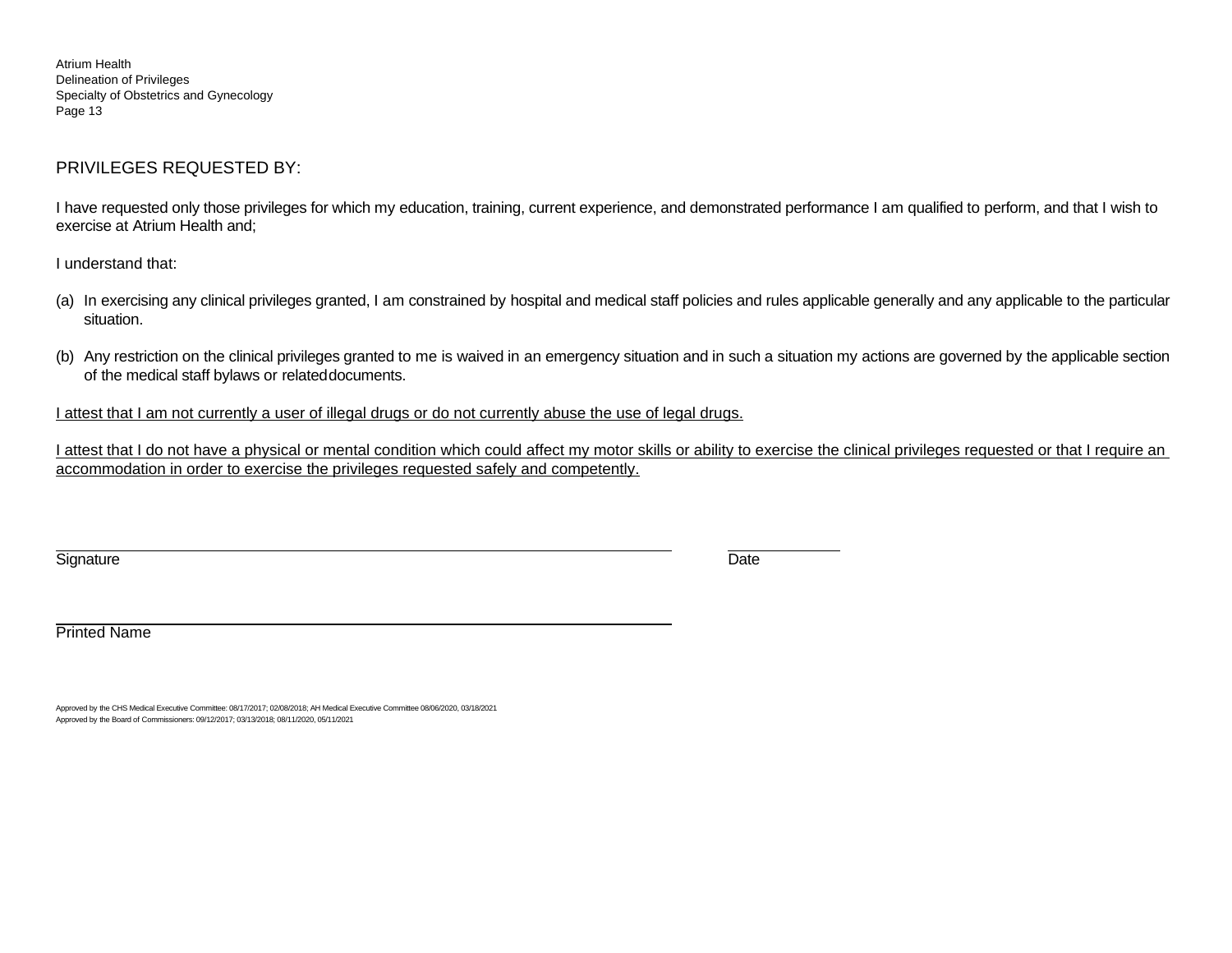#### **COB-2(a) FETOSCOPY**

**DEFINITION:** Fetoscopy is a technology that allows direct visualization of the fetus during pregnancy through small diameter endoscopes. Instruments can be used to perform operations within the uterus on the fetus, the cord, placenta or membranes.

#### **SPECIFIC SKILLS AND TRAINING REQUIRED:**

- 1. Provide documentation of the successful completion of an ABOG-approved or AOBOG-approved Maternal and Fetal Medicine fellowship program within the past two (2) years and have written documentation from the Program Director demonstrating competency in Fetoscopy; **OR**
- 1. Documentation of subspecialty certification in Maternal and Fetal Medicine by the American Board of Obstetrics and Gynecology or Certification of Special Qualifications (CSQ) in Maternal and Fetal Medicine;**AND**
- 1. Submit the PERMISSION TO BE PROCTORED REQUEST FORM requesting concurrent proctoring by a physician who currently holds privileges to perform Fetoscopy. You must provide documentation of proctoring for five (5) procedures.

#### **Maintenance Criteria for Continued Privileges:**

The Physician must perform a minimum of two (2) Fetoscopy procedures over the past two (2) years based on acceptable results of ongoing professional practice evaluation and outcomes to reapply for special privileges. This will be reviewed at the time of reappointment. Physicians who would like to continue to hold any special privileges but are unable to document the minimal number will be requested to voluntarily withdraw their request for such privileges and to complete the necessary proctoring forms. ========================================================================================================================================

#### **COB-2(b) FETOSCOPIC LASER PHOTOCOAGULATION (FLP)**

**DEFINITION:** This procedure utilizes the fetoscope to identify aberrant placental arterio-venous connections between monozygotic twins and interrupt the blood flow through these abnormal connections with laser photocoagulation.

#### **SPECIFIC SKILLS AND TRAINING REQUIRED:**

- 1. Provide documentation of the successful completion of an ABOG-approved or AOBOG-approved Maternal and Fetal Medicine fellowship program within the past two (2) years and have written documentation from the Program Director demonstrating competency in Fetoscopic Laser Photocoagulation; **OR**
- **1.** Documentation of subspecialty certification in Maternal and Fetal Medicine by the American Board of Obstetrics and Gynecology or Certification of Special Qualifications (CSQ) in Maternal and Fetal Medicine;**AND**
- **2.** Evidence of physics and safety training with the laser; **OR**
- 2. Submit the PERMISSION TO BE PROCTORED REQUEST FORM requesting concurrent proctoring by a physician who currently holds privileges to perform Fetoscopic Laser Photocoagulation. You must provide documentation of proctoring for five (5) procedures.

#### **Maintenance Criteria for Continued Privileges:**

The Physician must perform a minimum of two (2) FLP procedures over the past two (2) years based on acceptable results of ongoing professional practice evaluation and outcomes to reapply for special privileges. This will be reviewed at the time of reappointment. Physicians who would like to continue to hold any special privileges but are unable to document the minimal number will be requested to voluntarily withdraw their request for such privileges and to complete the necessary proctoring forms.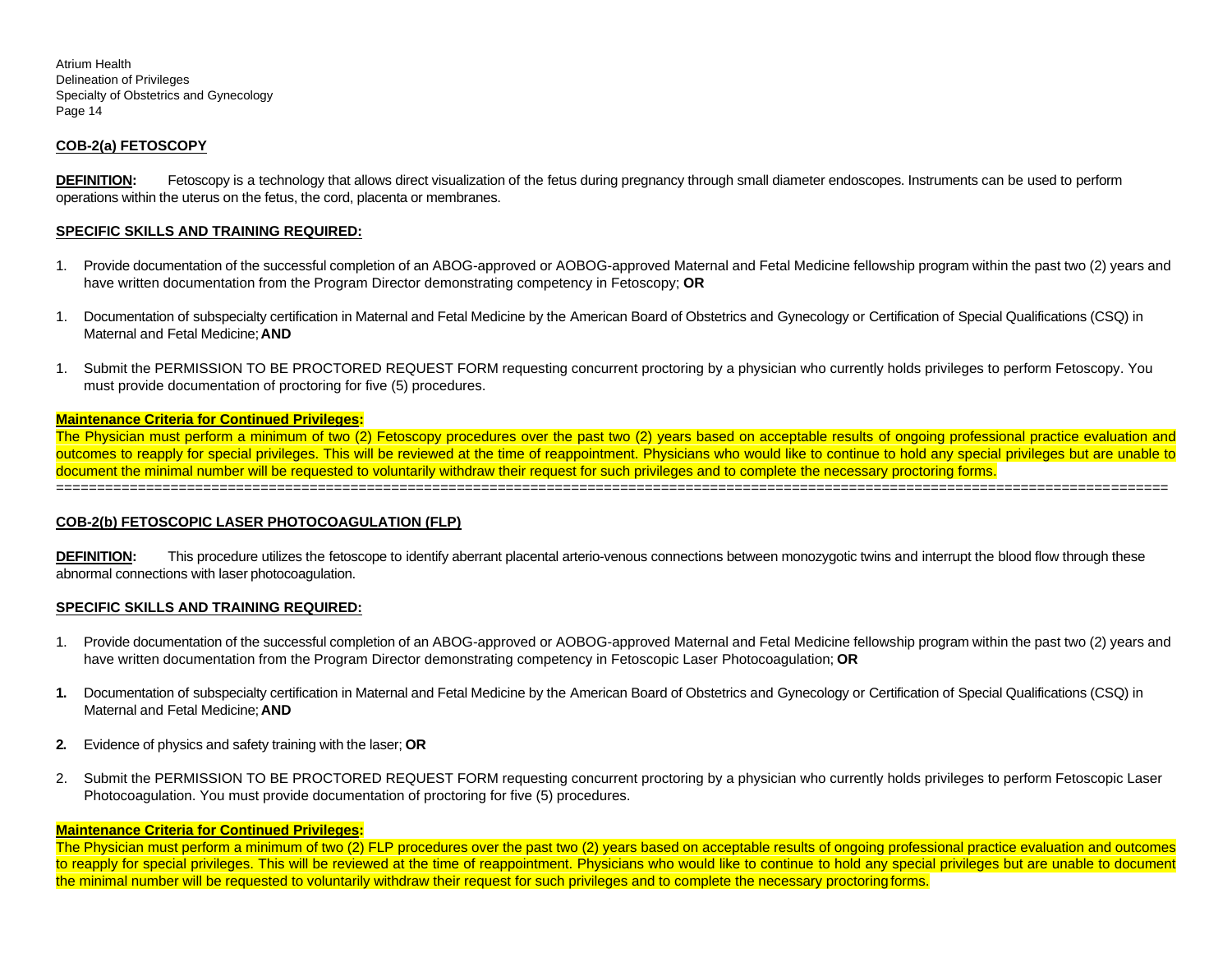#### **COB-2(c) NEEDLE BASED ABLATION (NBA)**

**DEFINITION:** This procedure utilizes a needle inserted into the uterus that emits energy for fetal therapy.

#### **SPECIFIC SKILLS AND TRAINING REQUIRED:**

- 1. Provide documentation of the successful completion of an ABOG-approved or AOBOG-approved Maternal and Fetal Medicine fellowship program within the past two (2) years and have written documentation from the Program Director demonstrating competency in Needle Based Ablation; **OR**
- **1.** Documentation of subspecialty certification in Maternal and Fetal Medicine by the American Board of Obstetrics and Gynecology or Certification of Special Qualifications (CSQ) in Maternal and Fetal Medicine;**AND**
- **2.** Evidence of physics and safety training with needle based ablative procedures (NBA); **OR**
- 2. Submit the PERMISSION TO BE PROCTORED REQUEST FORM requesting concurrent proctoring by a physician who currently holds privileges to perform Needle Based Ablation. You must provide documentation of proctoring for five (5) procedures.

#### **Maintenance Criteria for Continued Privileges:**

The Physician must perform a minimum of two (2) NBA procedures over the past two (2) years based on acceptable results of ongoing professional practice evaluation and outcomes to reapply for special privileges. This will be reviewed at the time of reappointment. Physicians who would like to continue to hold any special privileges but are unable to document the minimal number will be requested to voluntarily withdraw their request for such privileges and to complete the necessary proctoring forms. ========================================================================================================================================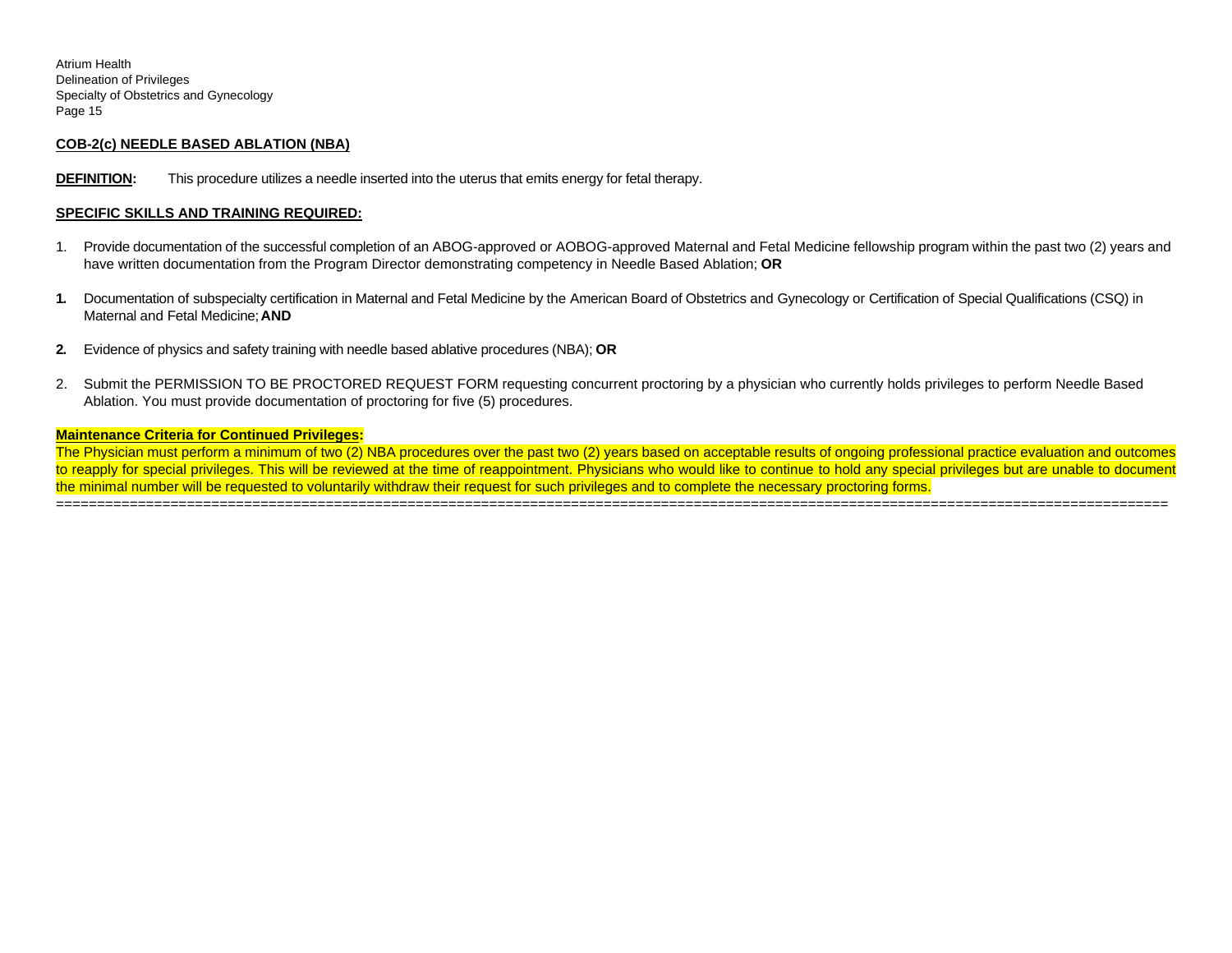## **CGYN-3(a) FERTILOSCOPY**

DEFINITION: Gynecologic surgery performed with an endoscope modified to make it suitable for trans-vaginal placement, used in the diagnosis of female infertility and limited treatment including ablation of endometriosis, adhesiolysis, and ovarian drilling. Hysteroscopy and chromopertubation are performed during the combined Fertiloscopy procedure.

## **SPECIFIC SKILLS AND TRAINING REQUIRED:**

- **1.** Apply for and maintain privileges in Diagnostic and Operative Hysteroscopy (CGYN-10 and CGYN-11) and Advanced Laparoscopy (CGYN-17); **AND**
- **2.** Provide documentation of the successful completion of a residency program in Obstetrics and Gynecology within the past two (2) years and have written documentation from the Program Director demonstrating competency in Fertiloscopy; **OR**
- 2. Provide documentation of successful completion of a formal course on Fertiloscopy where the practicum included a classroom training session of theory, direct observation of one or more Fertiloscopy procedures by a mentor, and a proctoring session in which the trainee can be directly observed in at least three (3) cases. Provide documentation from the training program of the successfully proctored cases and final certification of successful completion of the formal course; **OR**
- 2. Submit the PERMISSION TO BE PROCTORED REQUEST FORM requesting concurrent proctoring by a physician who currently holds privileges to perform Fertiloscopy. You must provide documentation of proctoring for three (3) procedures.

## **MAINTENANCE CRITERIA FOR CONTINUED PRIVILEGES:**

The Physician must submit a minimum of ten (10) Fertiloscopy procedures over the past two (2) years based on acceptable results of ongoing professional practice evaluation and outcomes to reapply for special privileges. This will be reviewed at the time of reappointment. Physicians who would like to continue to hold any special privileges but are unable to document the minimal number will be requested to voluntarily withdraw their request for such privileges and to complete the necessary proctoring forms. **========================================================================================================================================** 

## **CGYN-5 (a) – (e) URETERAL REIMPLANT; URINARY DIVERSION PROCEDURES; COLOSTOMY; FEMALE SPHINCTER PROTHESIS; ARTIFICIAL ANAL SPHINCTER**

#### **SPECIFIC SKILLS AND TRAINING REQUIRED:**

- **1.** Provide documentation of the successful completion of a residency or fellowship program within the past two (2) years and have written documentation from the Program Director demonstrating competency in each procedure requested; **OR**
- 1. Provide a minimum number of five (5) cases performed of each procedure requested within the past two (2) years; **OR**
- 1. Submit the PERMISSION TO BE PROCTORED REQUEST FORM requesting concurrent proctoring by a physician who currently holds privileges to perform each procedure requested. You must provide documentation of proctoring for five (5) procedures for each procedure requested.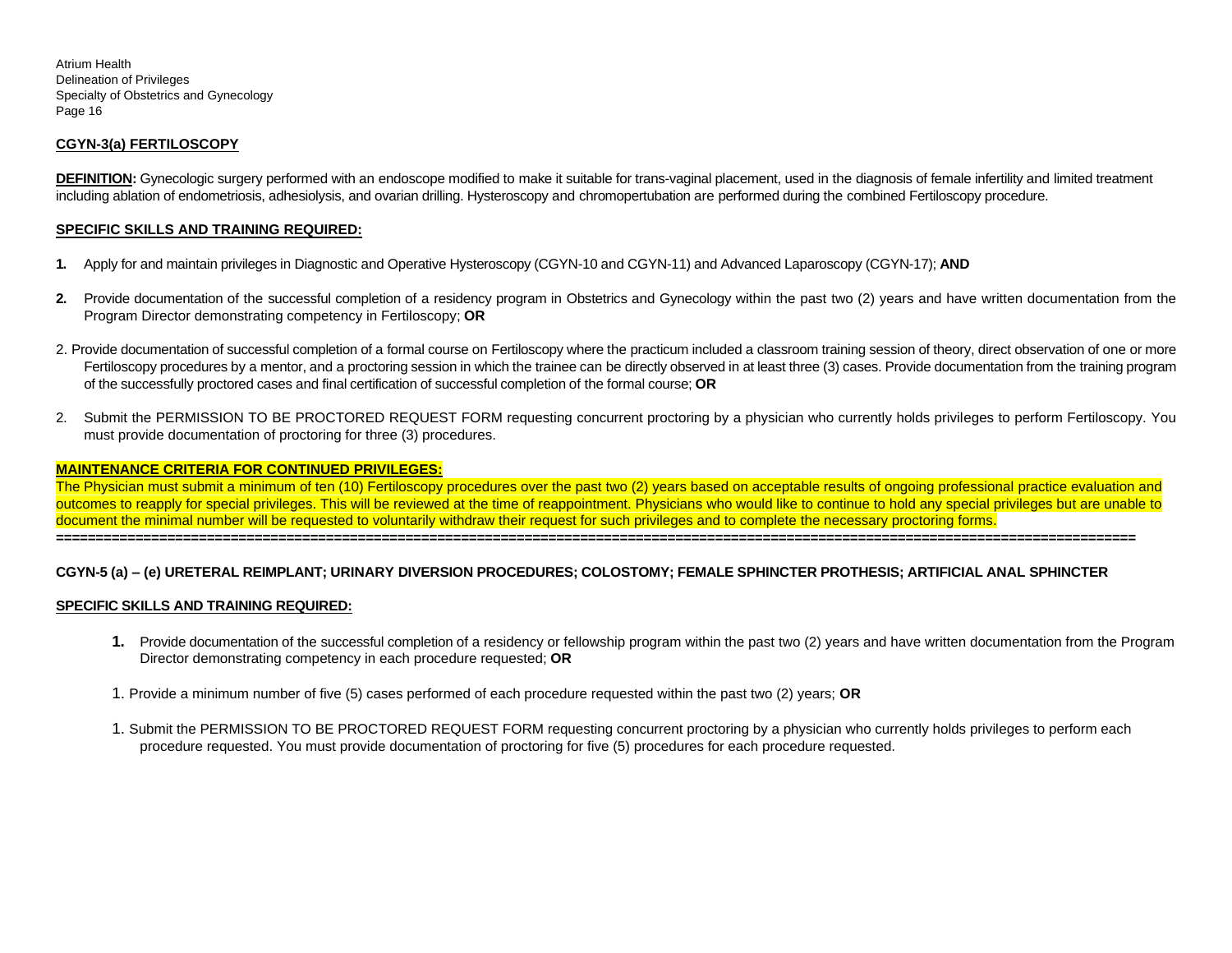## **CGYN-5 (f) INTERSTIM THERAPY (SACRAL NEUROMODULATION THERAPY)**

**DEFINITION:** The therapy involves electrical stimulation of the sacral nerves (in the sacrum through either S-3 or S-4) via a totally implantable system that includes a lead, implantable pulse generator (IPG), and an extension, which connects the lead to the IPG.

#### **SPECIFIC SKILLS AND TRAINING REQUIRED:**

1. Provide documentation of the successful completion of a residency program in Obstetrics and Gynecology within the past two (2) years and have written documentation from the Program Director demonstrating competency in Interstim Therapy (Sacral Neuromodulation Therapy);

**OR**

- **1.** Documentation of successful completion of an accredited formal course/workshop on sacral neuromodulation therapy; **AND**
- **2.** Documentation from the applicant's current director/chief attesting to sufficient experience and competence. Provide documentation that demonstrates proficiency as evidenced by quality data, i.e., case log to include outcomes, on five (5) cases within the past two (2) years; **OR**
- 2. Submit the PERMISSION TO BE PROCTORED REQUEST FORM requesting concurrent proctoring by a physician who currently holds privileges to perform Interstim Therapy. You must provide documentation of proctoring for five (5) procedures.

## **MAINTENANCE CRITERIA FOR CONTINUED PRIVILEGES:**

The Physician must perform a minimum of five (5) Interstim Therapy procedures over the past two (2) years based on acceptable results of ongoing professional practice evaluation and outcomes to reapply for special privileges. This will be reviewed at the time of reappointment. Physicians who would like to continue to hold any special privileges but are unable to document the minimal number will be requested to voluntarily withdraw their request for such privileges and to complete the necessary proctoring forms.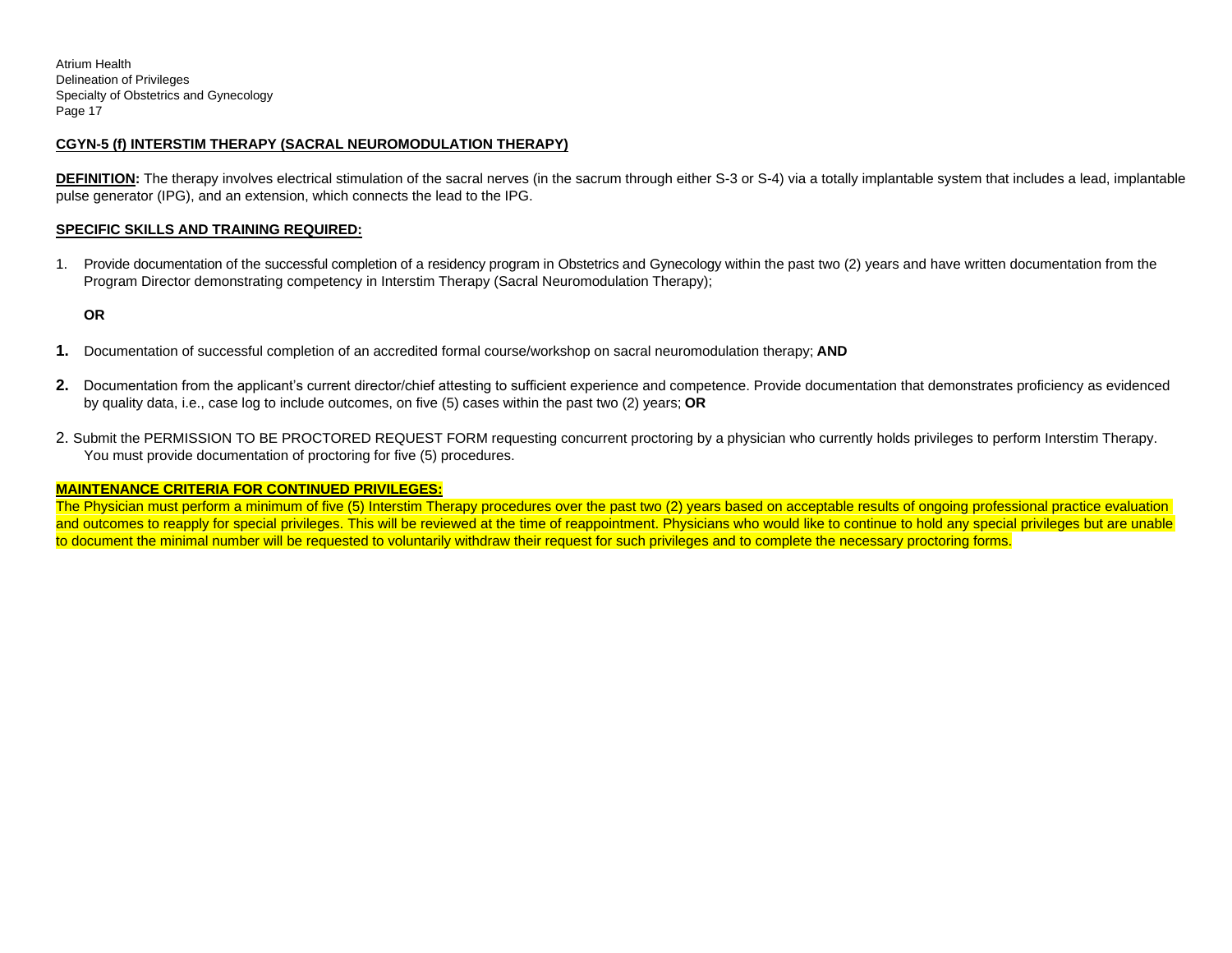## **CGYN-5 (g) GENDER AFFIRMING SURGERY: TRANSGENDER MALE TO FEMALE VAGINOPLASTY FOR THE TREATMENT OF GENDER DYSPHORIA**

**DEFINITION:** Male to female feminizing genital gender affirming surgery includes the removal of the penis and testicles and surgical construction of neovagina and external female genitalia to include vulvar, labia, and neoclitoris. The following is a brief overview of the traditional procedural approach: Patient is taken to operating room and undergoes general anesthesia and positioned in lithotomy follow by sterile preparation and draping for perineum procedure. Transurethral Foley catheter is placed. Scrotal split thickness graft is excised. Bilateral orchiectomy to external ring is performed. The Penile skin is removed in a degloving fashion. The neoclitoris is constructed from glans penis. The neurovascular bundle is isolated. The urethra is isolated and separated from the corporal bodies. The Corporal bodies and bulbocavernosus are excised. Vaginal cavity if desired is created by dissection of vesico-rectal space over Denovilliers fascia. The vaginal graft is sewn over a stent/form and inserted into neovaginal space. Clitoral and urethroplasty are completed. External vulvar reconstruction is completed with skin closure and application of pressure dressing. **REFERENCES:** Book: Comprehensive Care of the Transgender Patient by Cecile A. Ferrando Surgical Management of the Transgender Patient by Loren S. Schechter

**SKILLS AND TRAINING REQUIRED:** Formal training and completion of residency in Obstetrics and Gynecology and fellowship training in Female Pelvic Medicine and Reconstructive Surgery (UroGynecology) or advanced pelvic surgery fellowship with subspecialty training in transgender surgery.

- **1.** Provide documentation of the successful completion of a Residency program in Obstetrics and Gynecology **AND**
- **2.** Provide documentation of the successful completion of Fellowship training in Female Pelvic Medicine **AND**
- **3.** Provide documentation of the successful completion of Reconstructive Surgery (UroGynecology) **OR**
- **3.** Provide documentation of the successful completion Advanced Pelvic Surgery Fellowship with Subspecialty Training in Transgender Surgery **AND**
- **4.** Provide documentation that demonstrates proficiency as evidenced by quality data, i.e., case log to include outcomes, on five (5) cases within the past two (2) years; **OR**

4. Submit the PERMISSION TO BE PROCTORED REQUEST FORM requesting concurrent proctoring by a physician who currently holds privileges to perform transgender surgery and vaginoplasty. You must provide documentation of proctoring for five (5) procedures.

## **MAINTENANCE CRITERIA FOR CONTINUED PRIVILEGES:**

The Physician must perform a minimum of ten (10) Gender Reaffirming Surgeries over the past two (2) years based on acceptable results of ongoing professional practice evaluation and outcomes to reapply for special privileges. This will be reviewed at the time of reappointment. Physicians who would like to continue to hold any special privileges but are unable to document the minimal number will be requested to voluntarily withdraw their request for such privileges and to complete the necessary proctoring forms.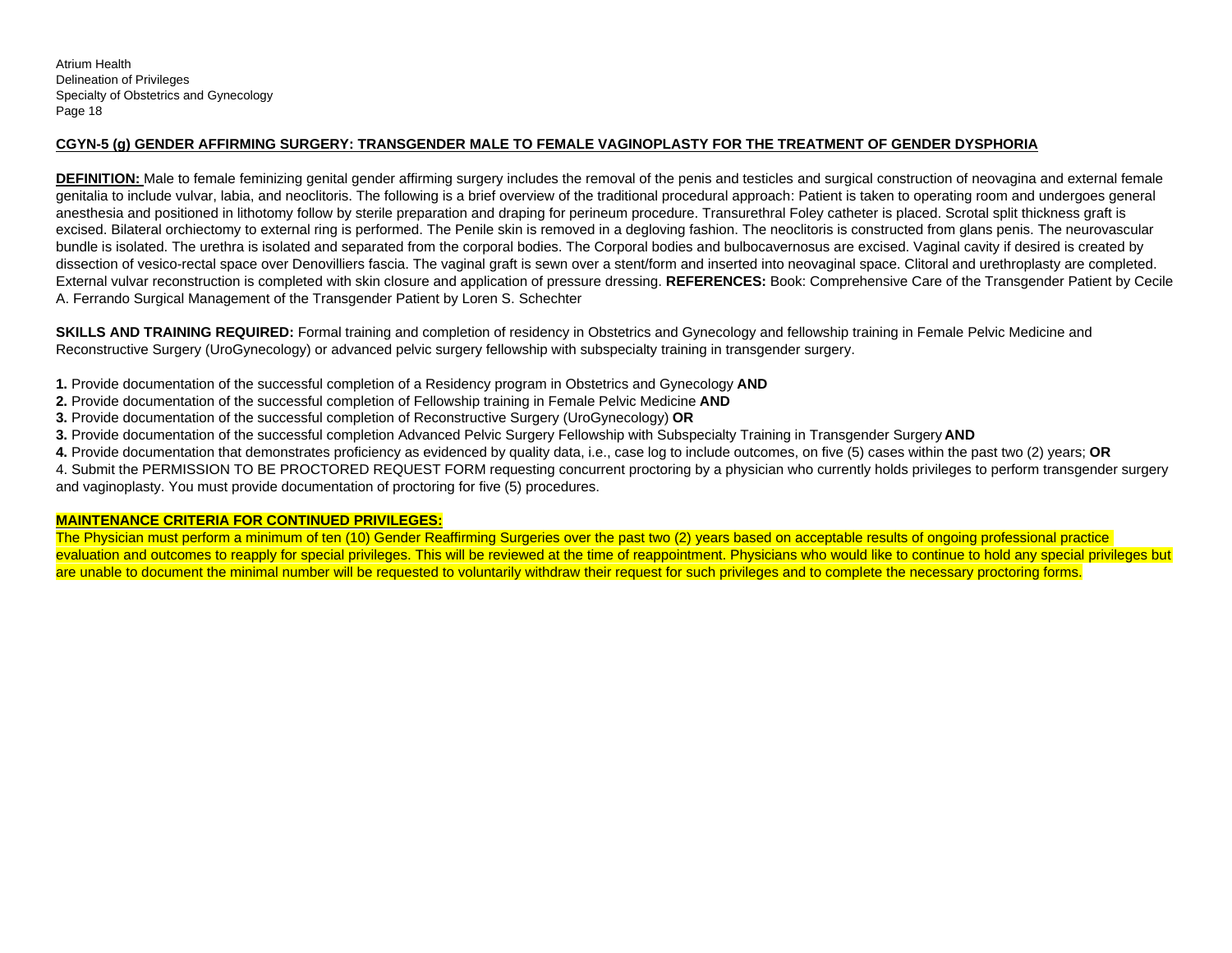## **CGYN-6 TUBAL RECONSTRUCTION**

## **SPECIFIC SKILLS AND TRAINING REQUIRED:**

- 1. Provide documentation of the successful completion of a residency program in Obstetrics and Gynecology within the past two (2) years and have written documentation from the Program Director demonstrating competency in Tubal Reconstruction; **OR**
- 1. Provide a minimum number of five (5) cases performed within the past two (2) years; **OR**
- 1. Submit the PERMISSION TO BE PROCTORED REQUEST FORM requesting concurrent proctoring by a physician who currently holds privileges to perform Tubal Reconstruction y. You must provide documentation of proctoring for five (5) procedures.

#### **Maintenance Criteria for Continued Privileges:**

The Physician must perform a minimum of two (2) Tubal Reconstruction procedures over the past two (2) years based on acceptable results of ongoing professional practice evaluation and outcomes to reapply for special privileges. This will be reviewed at the time of reappointment. Physicians who would like to continue to hold any special privileges but are unable to document the minimal number will be requested to voluntarily withdraw their request for such privileges and to complete the necessary proctoring forms. ========================================================================================================================================

## **CGYN-7 VAGINAL OR PELVIC RECONSTRUCTIVE OR SUPPORT PROCEDURES**

## **SPECIFIC SKILLS AND TRAINING REQUIRED:**

- **1.** Provide documentation of the successful completion of a residency program in Obstetrics and Gynecology within the past two (2) years and have written documentation from the Program Director demonstrating competency in Vaginal Or Pelvic Reconstructive Or Support Procedures;**OR**
- 1. Provide a minimum number of five (5) cases performed within the past two (2) years; **OR**
- 1. Submit the PERMISSION TO BE PROCTORED REQUEST FORM requesting concurrent proctoring by a physician who currently holds privileges to perform Vaginal Or Pelvic Reconstructive Or Support Procedures. You must provide documentation of proctoring for five (5) procedures.

#### **Maintenance Criteria for Continued Privileges:**

The Physician must perform a minimum of two (2) Vaginal Or Pelvic Reconstructive Or Support Procedures over the past two (2) years based on acceptable results of ongoing professional practice evaluation and outcomes to reapply for special privileges. This will be reviewed at the time of reappointment. Physicians who would like to continue to hold any special privileges but are unable to document the minimal number will be requested to voluntarily withdraw their request for such privileges and to complete the necessary proctoring forms.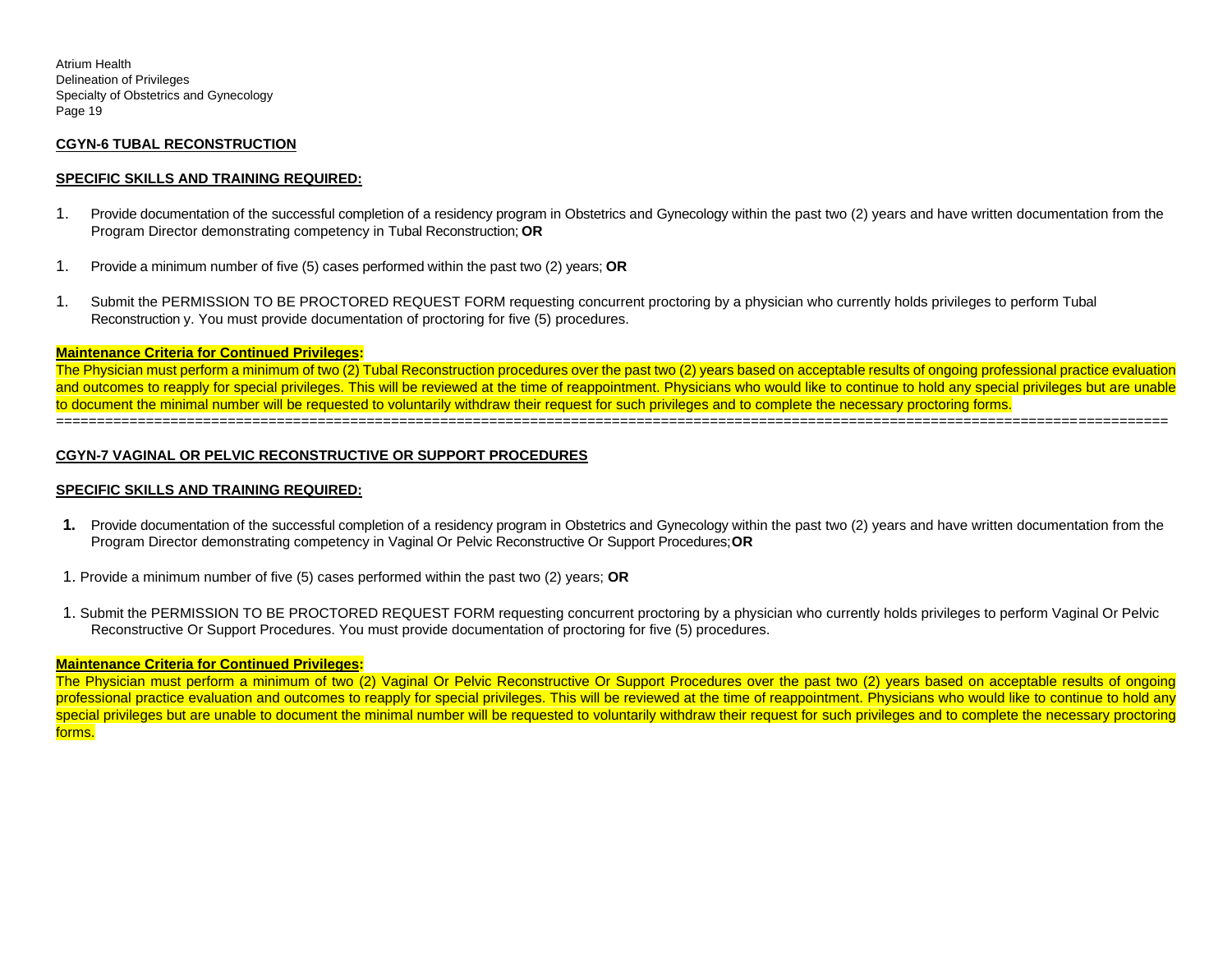## **CGYN-8 URINARY INCONTINENCE PROCEDURES, INCLUDING PUBO-VESICAL SLING**

#### **SPECIFIC SKILLS AND TRAINING REQUIRED:**

- 1. Provide documentation of the successful completion of a residency program in Obstetrics and Gynecology within the past two (2) years and have written documentation from the Program Director demonstrating competency in Urinary Incontinence Procedures, Including Pubo-Vesical Sling; **OR**
- 1. Provide a minimum number of five (5) cases performed within the past two (2) years; **OR**
- 1. Submit the PERMISSION TO BE PROCTORED REQUEST FORM requesting concurrent proctoring by a physician who currently holds privileges to perform Urinary Incontinence Procedures, Including Pubo-Vesical Sling. You must provide documentation of proctoring for five (5) procedures.

#### **Maintenance Criteria for Continued Privileges:**

The Physician must perform a minimum of two (2) Urinary Incontinence Procedures, Including Pubo-Vesical Sling procedures over the past two (2) years based on acceptable results of ongoing professional practice evaluation and outcomes to reapply for special privileges. This will be reviewed at the time of reappointment. Physicians who would like to continue to hold any special privileges but are unable to document the minimal number will be requested to voluntarily withdraw their request for such privileges and to complete the necessary proctoring forms.

**========================================================================================================================================** 

#### **CGYN-9 INCIDENTAL APPENDECTOMY**

#### **SPECIFIC SKILLS AND TRAINING REQUIRED:**

- 1. Provide documentation of the successful completion of a residency program in Obstetrics and Gynecology within the past two (2) years and have written documentation from the Program Director demonstrating competency in Incidental Appendectomy; **OR**
- 1. Provide a minimum number of three (3) cases performed within the past two (2) years; **OR**
- 1. Submit the PERMISSION TO BE PROCTORED REQUEST FORM requesting concurrent proctoring by a physician who currently holds privileges to perform Incidental Appendectomy. You must provide documentation of proctoring for ten (10) procedures.

#### **Maintenance Criteria for Continued Privileges:**

The Physician must perform a minimum of one (1) Incidental Appendectomy procedures over the past two (2) years based on acceptable results of ongoing professional practice evaluation and outcomes to reapply for special privileges. This will be reviewed at the time of reappointment. Physicians who would like to continue to hold any special privileges but are unable to document the minimal number will be requested to voluntarily withdraw their request for such privileges and to complete the necessary proctoring forms.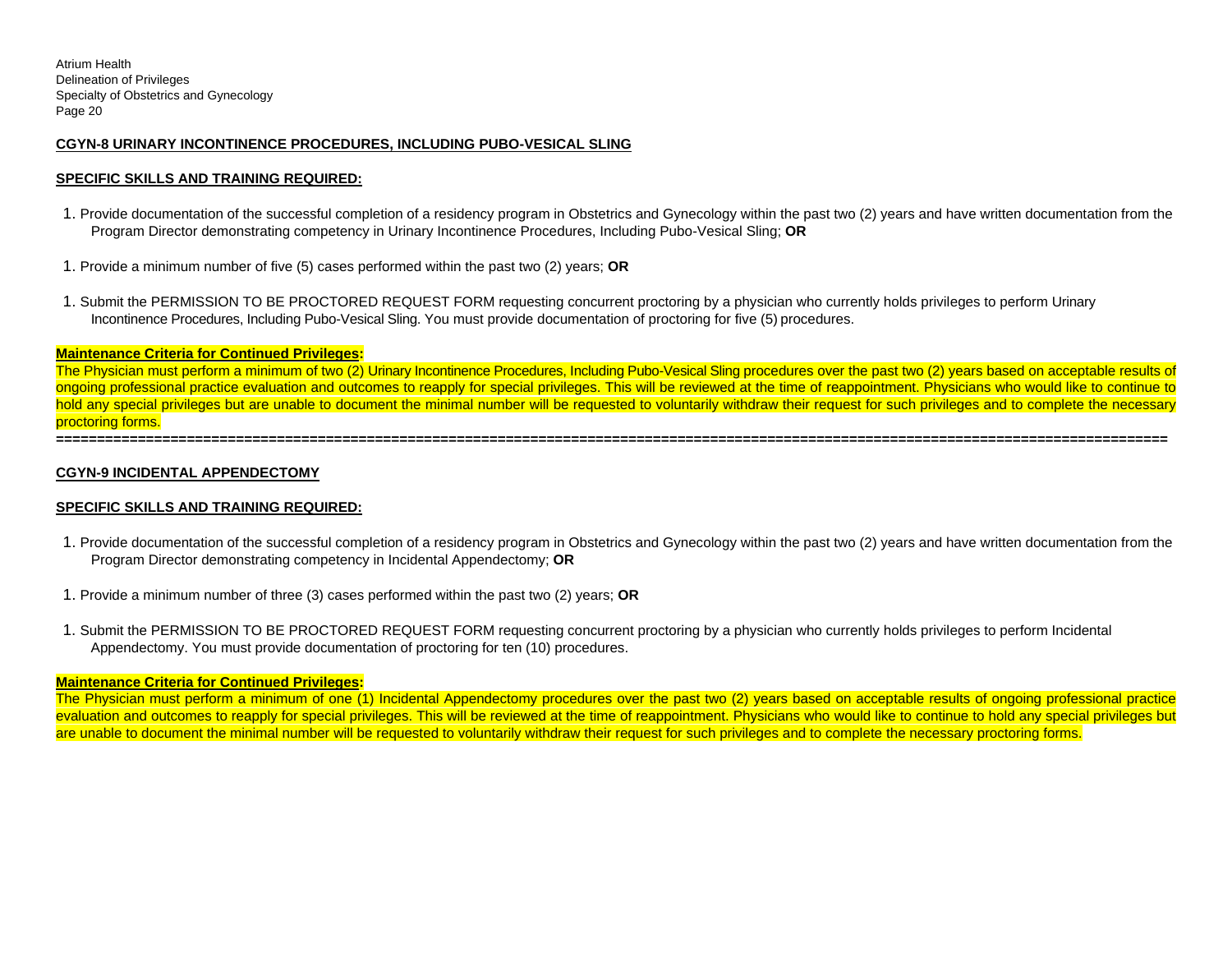## **CGYN-10 HYSTEROSCOPY – DIAGNOSTIC**

*Diagnostic privilege is not required when you apply for and maintain Operative privilege.*

## **SPECIFIC SKILLS AND TRAINING REQUIRED:**

- 1. Provide documentation of the successful completion of a residency program in Obstetrics and Gynecology within the past two (2) years and have written documentation from the Program Director demonstrating competency in Diagnostic Hysteroscopy; **OR**
- 1. Provide a minimum number of ten (10) cases performed within the past two (2) years; **OR**
- 1. Submit the PERMISSION TO BE PROCTORED REQUEST FORM requesting concurrent proctoring by a physician who currently holds privileges to perform Diagnostic Hysteroscopy. You must provide documentation of proctoring for ten (10) procedures.

========================================================================================================================================

## **Maintenance Criteria for Continued Privileges:**

The Physician must perform a minimum of five (5) Diagnostic Hysteroscopy procedures over the past two (2) years based on acceptable results of ongoing professional practice evaluation and outcomes to reapply for special privileges. This will be reviewed at the time of reappointment. Physicians who would like to continue to hold any special privileges but are unable to document the minimal number will be requested to voluntarily withdraw their request for such privileges and to complete the necessary proctoring forms.

## **CGYN-11 HYSTEROSCOPY – OPERATIVE**

*Diagnostic privilege is not required when you apply for and maintain Operative privilege.*

## **SPECIFIC SKILLS AND TRAINING REQUIRED:**

- 1. Provide documentation of the successful completion of a residency program in Obstetrics and Gynecology within the past two (2) years and have written documentation from the Program Director demonstrating competency in Operative Hysteroscopy; **OR**
- 1. Provide a minimum number of ten (10) cases performed within the past two (2) years; **OR**
- 1. Submit the PERMISSION TO BE PROCTORED REQUEST FORM requesting concurrent proctoring by a physician who currently holds privileges to perform Operative Hysteroscopy. You must provide documentation of proctoring for ten (10) procedures.

#### **Maintenance Criteria for Continued Privileges:**

The Physician must perform a minimum of five (5) Operative Hysteroscopy procedures over the past two (2) years based on acceptable results of ongoing professional practice evaluation and outcomes to reapply for special privileges. This will be reviewed at the time of reappointment. Physicians who would like to continue to hold any special privileges but are unable to document the minimal number will be requested to voluntarily withdraw their request for such privileges and to complete the necessary proctoring forms.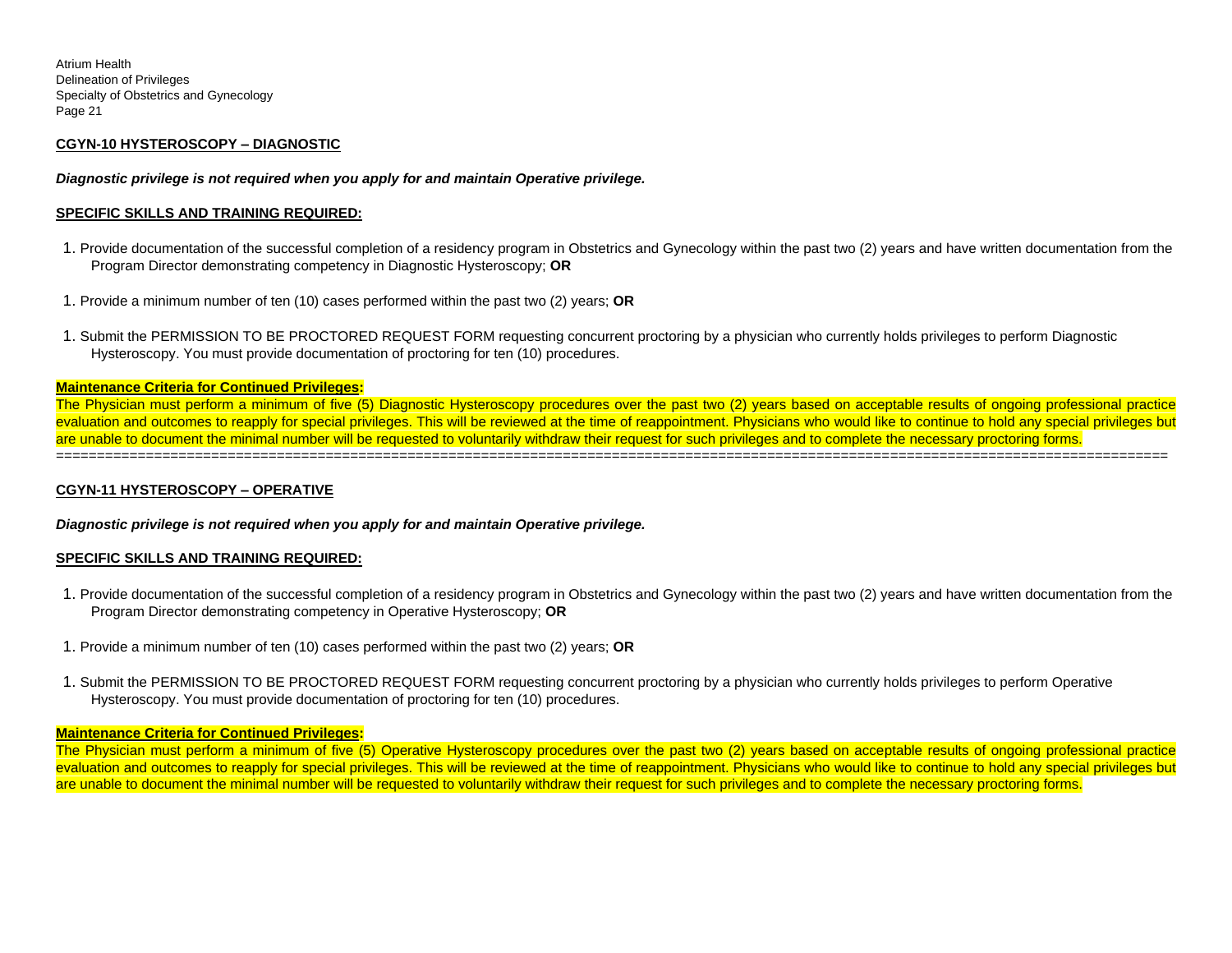## **CGYN-12 CYSTOSCOPY AND URETHROSCOPY: DIAGNOSTIC INTRA-/POST-OPERATIVE INSPECTION OF THE BLADDER OR URETHRAL INJURY**

**DEFINITION-CYSTOSCOPY:** A lighted scope placed inside the urethra or bladder to diagnose pathology.

**DEFINITION-URETHROSCOPY:** A lighted scope placed inside the urethra or bladder to detect injury post surgery.

## **SPECIFIC SKILLS AND TRAINING REQUIRED:**

- 1. Provide documentation of the successful completion of a residency program in Obstetrics and Gynecology within the past two (2) years and have written documentation from the Program Director demonstrating competency in Cystoscopy and Urethroscopy; **OR**
- 1. Provide a minimum number of three (3) cases performed within the past two (2) years; **OR**
- 1. Submit the PERMISSION TO BE PROCTORED REQUEST FORM requesting concurrent proctoring by a physician who currently holds privileges to perform Cystoscopy and Urethroscopy. You must provide documentation of proctoring for three (3) procedures.

## **Maintenance Criteria for Continued Privileges:**

The Physician must perform a minimum of one (1) Cystoscopy and Urethroscopy procedures over the past two (2) years based on acceptable results of ongoing professional practice evaluation and outcomes to reapply for special privileges. This will be reviewed at the time of reappointment. Physicians who would like to continue to hold any special privileges but are unable to document the minimal number will be requested to voluntarily withdraw their request for such privileges and to complete the necessary proctoring forms.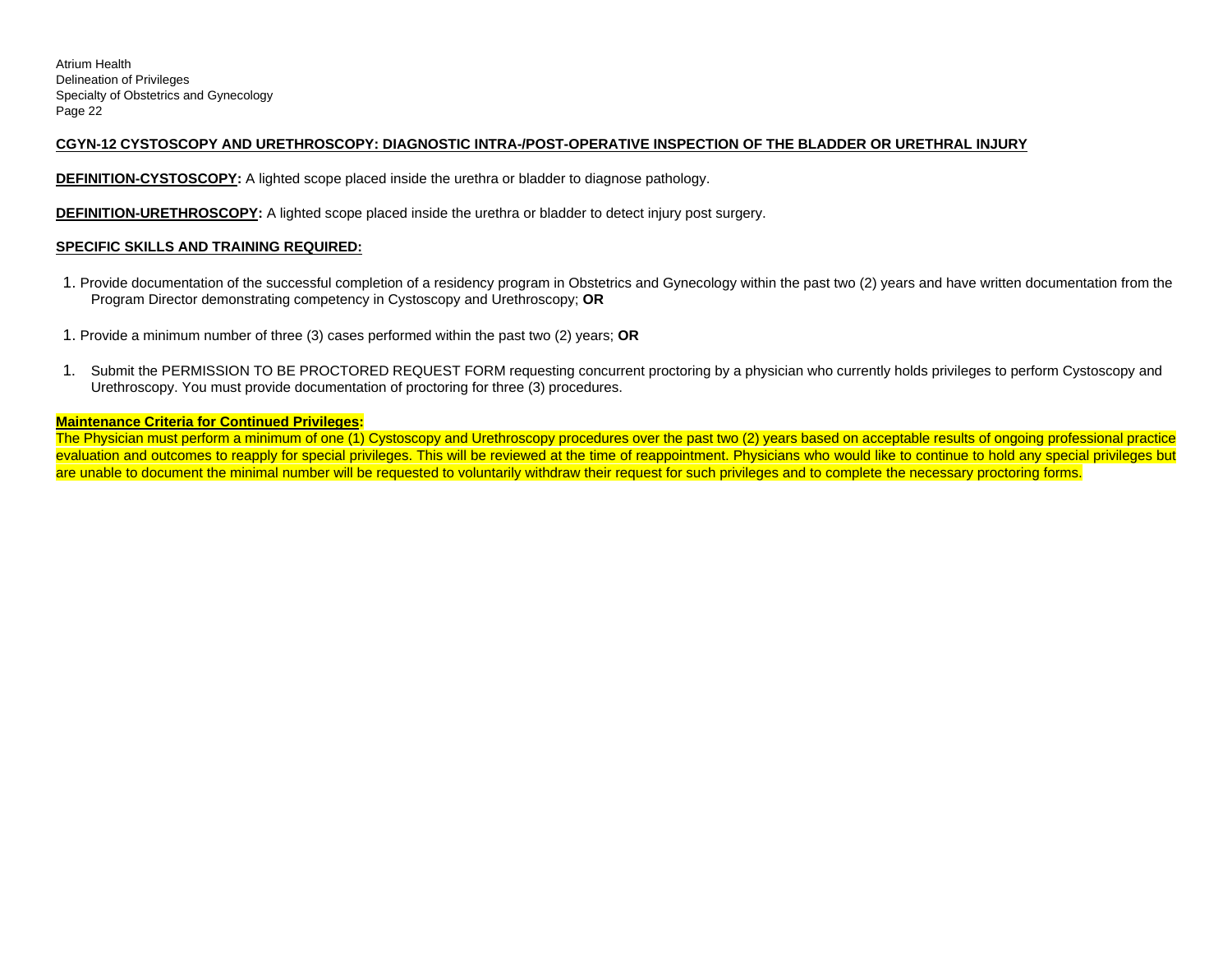## **CGYN-13 DA VINCI SURGICAL ROBOT**

**SHORT DEFINITION** - The da Vinci surgical system itself is a large console, controlled by the surgeon, with three interactive robotic arms, specialized surgical instrumentation, and a high-performance video system. The video system provides surgeons with a highly magnified, three-dimensional view of a patient's interior, while the surgical instrumentation allows for improved precision and manipulation in tight spaces.

The applicant must meet the following:

- **1.** Apply for and maintain privileges for Advanced Laparoscopy (CGYN-17);**AND**
- 2. Provide verification from the Residency or Fellowship program director that the Applicant has been trained in da Vinci and has proficiently performed three (3) da Vinci cases within the past two (2) years.

**OR**

- **1.** Apply for and maintain privileges for Advanced Laparoscopy (CGYN-17);**AND**
- **2.** Documentation of successful completion of a formal course on the da Vinci system offered through Intuitive Surgical; **AND**
- **3.** Verification by the approved Robotics Proctoring Physician that the Applicant was successfully proctored for a minimum of three (3) robotic-assisted patient cases; **OR**
- 3. Documentation of proficiently performing three (3) da Vinci cases within the past two (2) years; **OR**
- 3. Submit the PERMISSION TO BE PROCTORED REQUEST FORM requesting concurrent proctoring by a physician who currently holds privileges to perform da Vinci Surgical Robot. You must provide documentation of proctoring for three (3) procedures.

## **Maintenance Criteria for Continued Privileges:**

The Physician must perform a minimum of two (2) da Vinci procedures over the past two (2) years based on acceptable results of ongoing professional practice evaluation and outcomes to reapply for special privileges. This will be reviewed at the time of reappointment. Physicians who would like to continue to hold any special privileges but are unable to document the minimal number will be requested to voluntarily withdraw their request for such privileges and to complete the necessary proctoring forms.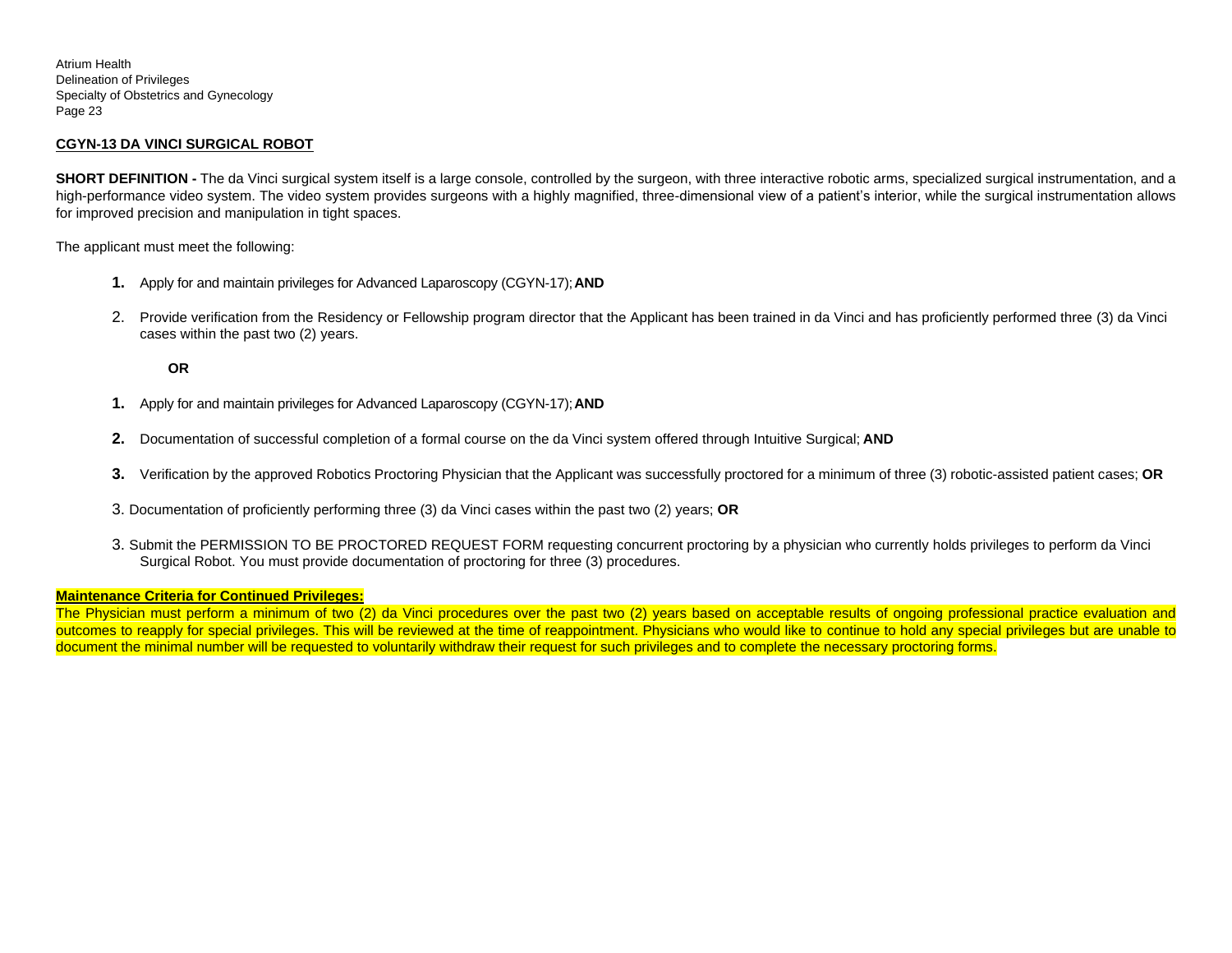## **CGYN-14 TRANSLAPAROSCOPIC ABLATION**

**DEFINITION**: Minimally invasive gynecologic surgery for use in laparoscopic ablation of uterine fibroids under laparoscopic ultrasound guidance.

#### **SKILLS AND TRAINING:**

The applicant must meet the following:

- **1.** Apply for and meet the necessary criteria to be granted privileges for Advanced Laparoscopy (CGYN-17); **AND**
- **2.** Provide documentation of the successful completion of a residency program in Obstetrics and Gynecology within the past two (2) years and have written documentation from the Program Director demonstrating competency in Translaparoscopic Ablation; **OR**
- 2. Provide documentation of successful completion of a formal course on Translaparoscopic Ablation where the practicum was trained with at least four (4) hours or greater of didactic training; **OR**
- 2. Submit the PERMISSION TO BE PROCTORED REQUEST FORM requesting concurrent proctoring by a physician who currently holds privileges to perform Translaparoscopic Ablation. You must provide documentation of proctoring for three (3) procedures.

## **Maintenance Criteria for Continued Privileges:**

The Physician must submit a minimum of six (6) Translaparoscopic Ablation procedures over the past two (2) years based on acceptable results of ongoing professional practice evaluation and outcomes to reapply for special privileges. This will be reviewed at the time of reappointment. Physicians who would like to continue to hold any special privileges but are unable to document the minimal number will be requested to voluntarily withdraw their request for such privileges and to complete the necessary proctoring forms.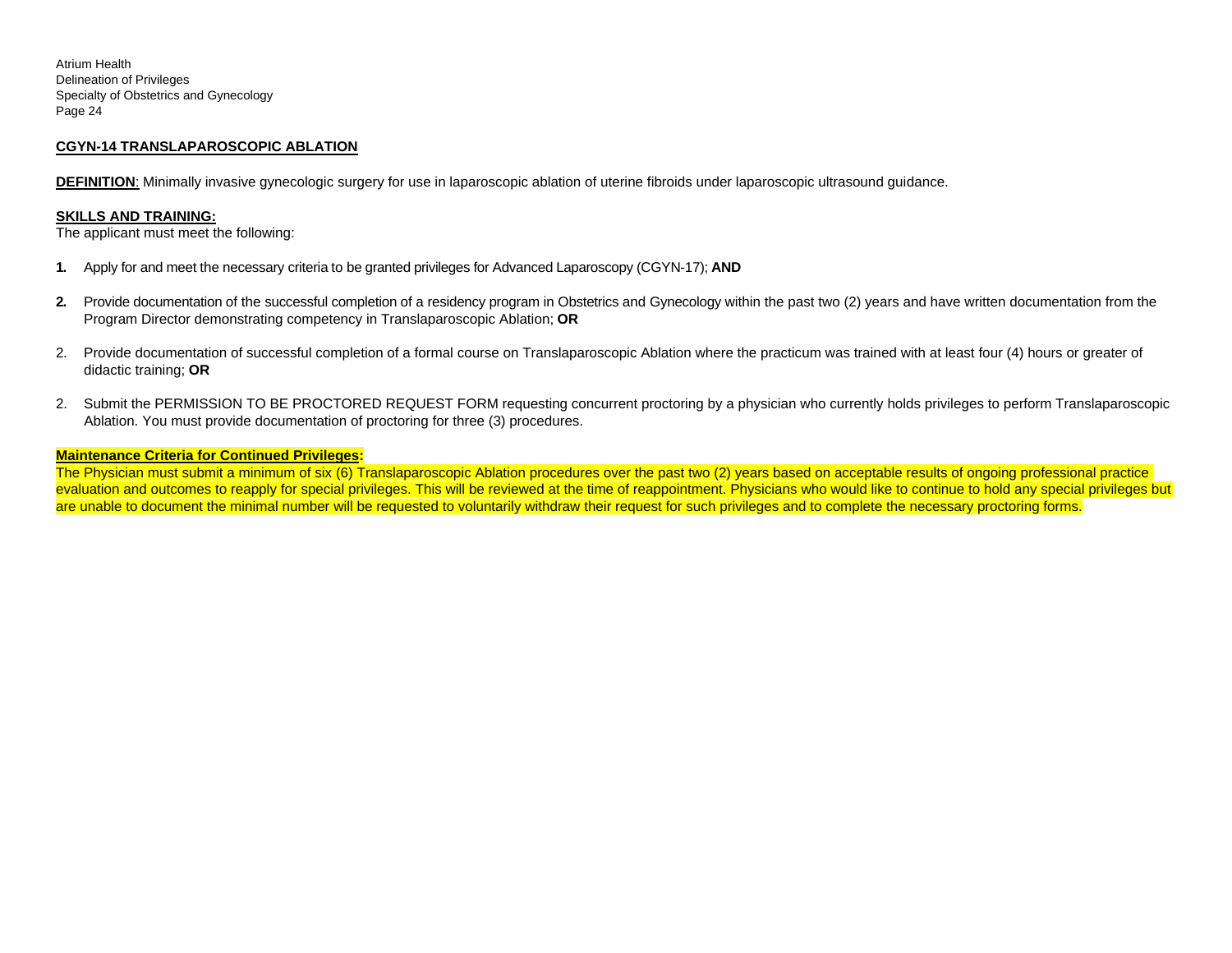## **GYN-17 ADVANCED LAPAROSCOPY**

**DEFINITION:** Gynecologic surgery done with the placement of a laparoscope and trochars for manipulation of internal gynecologic organs with transection of major vessels, endoscopic suturing, extirpation of the uterus or appendix, or use of the tissue morcellator.

**SPECIFIC SKILLS AND TRAINING REQUIRED:** Obstetric and Gynecology training including general surgical skills with surgical procedures routinely performed by gynecologists. Skills are to include the ability to operate through a scope including experience with complications that may occur. If a laser is to be used to perform the procedure, the physician must have laser privileges. Obstetrician-gynecologists who have the skills, training, and qualifications to perform Advanced Laparoscopy may request privileges to perform Advanced Laparoscopy for procedures which they have been approved to perform via standard laparotomy techniques or through standard abdominal incision.

#### **QUALIFICATIONS:**

The applicant must meet the following:

- 1. Provide documentation of the successful completion of a residency program in Obstetrics and Gynecology within the past two (2) years and have written documentation from the Program Director demonstrating competency in Advanced Laparoscopy; **OR**
- 1. Provide a minimum number of ten (10) cases performed within the past two (2) years; **OR**
- 1. Submit the PERMISSION TO BE PROCTORED REQUEST FORM requesting concurrent proctoring by a physician who currently holds privileges to perform Advanced Laparoscopy. You must provide documentation of proctoring for ten (10) procedures.

## **MAINTENANCE CRITERIA FOR CONTINUED PRIVILEGES:**

The Physician must perform a minimum of five (5) Advanced Laparoscopic procedures over the past two (2) years based on acceptable results of ongoing professional practice evaluation and outcomes to reapply for special privileges. This will be reviewed at the time of reappointment. Physicians who would like to continue to hold any special privileges but are unable to document the minimal number will be requested to voluntarily withdraw their request for such privileges and to complete the necessary proctoring forms.